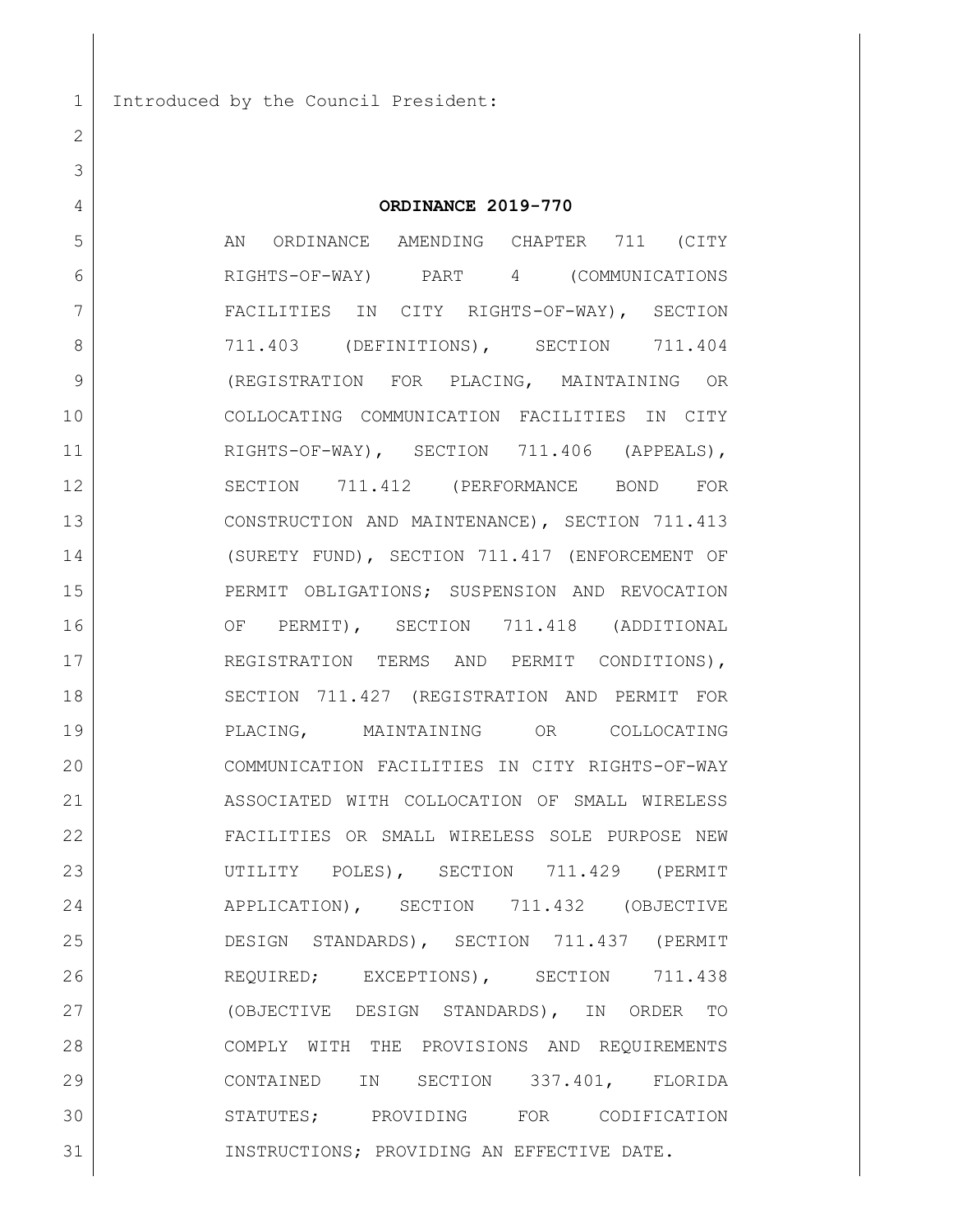**BE IT ORDAINED** by the Council of the City of Jacksonville: **Section 1. Amending Sec. 711.403 (Definitions), Ordinance Code.** Sec. 711.403 (Definitions), Ordinance Code, is hereby amended to read as follows:

 **Sec. 711.403 Definitions.** For purposes of this Part, the following terms, phrases, words and their derivations (whether capitalized in this Part or not) shall have the meanings given. 8 Where not inconsistent with the context, words used in the present 9 tense include the future tense, words in the plural number include the singular number, and words in the singular number include the plural number. The words "shall" and "will" are mandatory, and "may" is permissive. Words not otherwise defined shall be construed to mean the common and ordinary meaning.

**\* \* \***

 (d) *Applicable Codes* means the uniform building, fire, 16 electrical, plumbing, or mechanical codes adopted by a recognized national code organization or local amendments to 18 those codes<del>, or local codes or ordinances adopted to</del> implement Section 337.401(7), F.S. The term includes the **b** objective design standards adopted pursuant to Subparts D and E of this Part that require a Collocated Small Wireless Facility or Small Wireless Sole Purpose New Utility Poles to 23 meet reasonable location context, color, stealth, and 24 concealment requirements enacted solely to address threats of destruction of property or injury to persons, and includes 26 the National Electric Safety Code and the 2017 edition of the Florida Department of Transportation Utility Accommodation Manual.

**\* \* \***

 (z) *Limited Work* shall mean (i) routine maintenance, which shall mean the performance of service restoration work on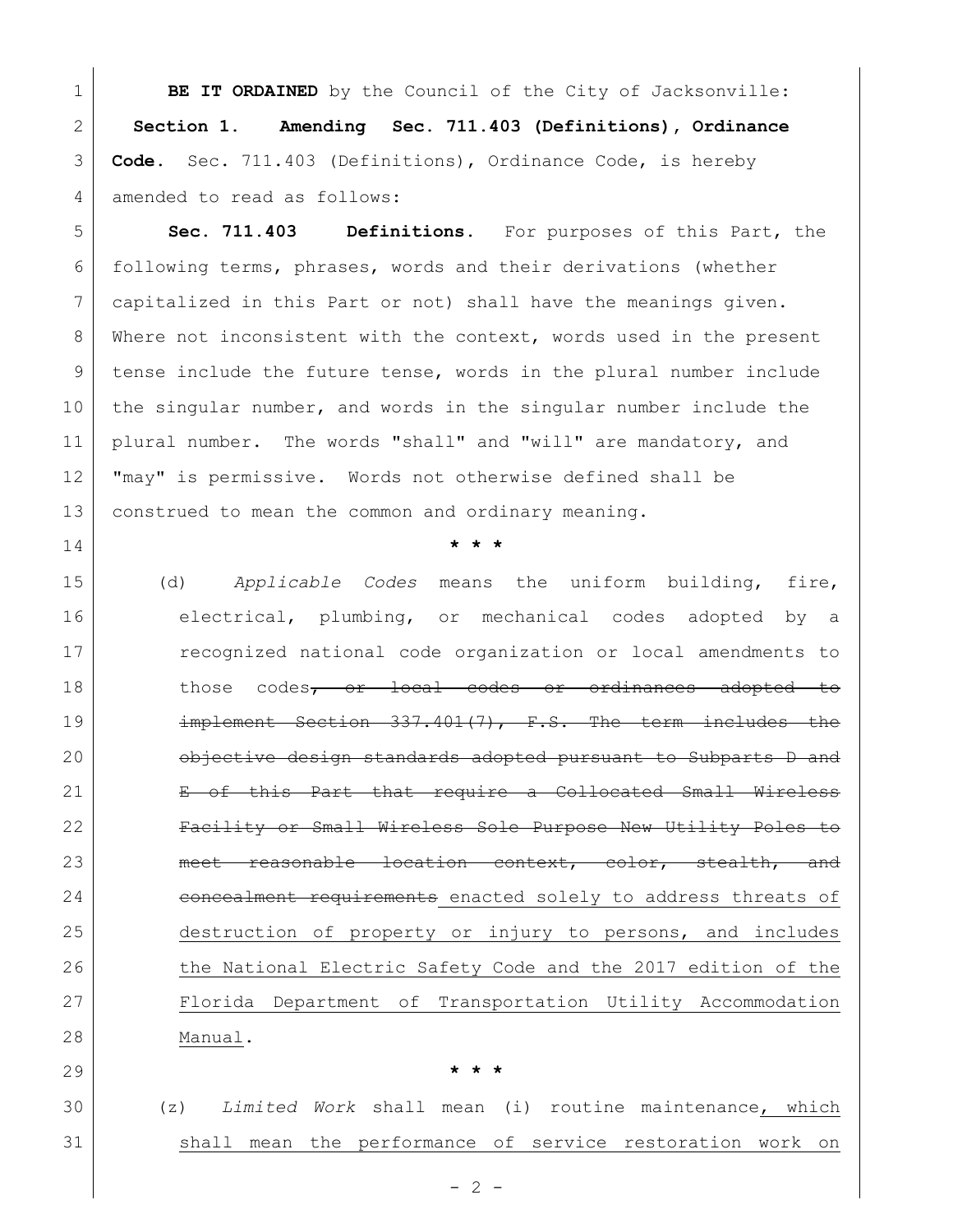**existing facilities,** or repair work, including, but not limited to, emergency repairs of existing facilities or extensions of such facilities for providing Communication 4 Services to customers; (ii) replacement of an existing Wireless Facility with a Wireless Facility that is 6 5 6 substantially similar or of the same or smaller size; or (iii) installation, placement, maintenance or replacement of 8 a Micro Wireless Facility that is suspended on cable strung between Existing Structures in compliance with applicable codes by or for a properly registered Communications Services Provider.

 **Section 2. Amending Section 711.404 (Registration for placing, maintain or collocating communications facilities in city rights-of-way), Ordinance Code.** Section 711.404 (Registration for placing, maintain or collocating communications facilities in city rights-of-way), Ordinance Code, is hereby amended to read as follows:

**\* \* \***

 **Sec. 711.404 Registration for placing, maintaining or collocating Communications Facilities in City Rights-of-Way.** 

**\* \* \***

 (e) *Registration updates, renewals and cancellation.* Within 30 days of any change in the information and documentation required 24 to be submitted pursuant to subsection (b) above, the Registrant shall provide updated information to the City. Each Registrant 26 shall renew its Registration by January 31 of even-numberedevery five (5) years (beginning in the year 2020) in accordance with 28 the Registration requirements of this Subpart. Failure to renew 29 a Registration may result in the City restricting the issuance of additional Permits until the Provider has complied with the Registration requirements of this Subpart A. A Registrant may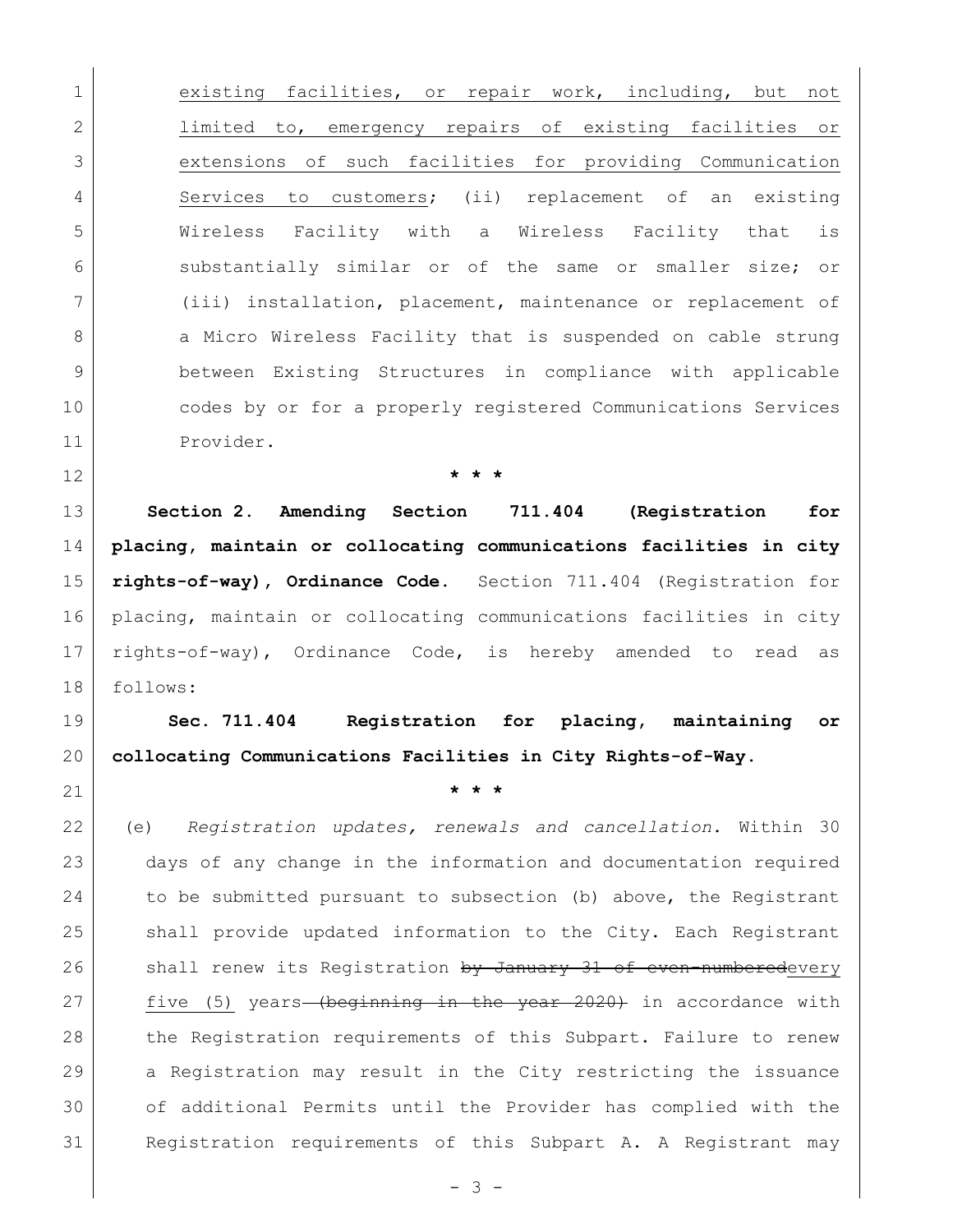1 cancel a Registration upon written notice to the City stating 2 that it will no longer place, maintain or Collocate any Communications Facilities in City Rights-of-Way and will no longer need to obtain Permits to perform work in City Rights-of- Way. A Registrant shall not cancel a Registration if the Registrant continues to place, maintain or Collocate any Communications Facilities in City Rights-of-Way. **\* \* \* Section 3. Amending Section 711.406 (Appeals), Ordinance Code.** Section 711.406 (Appeals), Ordinance Code, is hereby amended to read as follows: **Sec. 711.406 Appeals.** The following final determinations by the Director or City Council, as applicable, are subject to 14 appeal as provided in this Part: 15 The following final determinations by the Director or City Council, as applicable, are subject to appeal as provided in this Part: 18 (a) Denial of an initial Registration or Registration renewal; 19 (b) Involuntary termination of a Registration; 20 (c) Suspension or revocation of a Permit; and  $\vert$  (d) The issuance of a notice of withdraw from the Surety Fund; and (ed) Denial of a Permit to place, maintain or Collocate a Communications Facility in the City's Rights-of-Way. Appeals are subject to the procedures set forth in this Section, 26 the rules adopted pursuant to Part 5 of this Chapter, and any such

27 suspension or denial is subject to all applicable law. An appeal of an action on a registration application must be filed with the Director within 30 days of the date of the final, written decision to be appealed and shall afford the Registrant an opportunity to appear before the Rights-of-Way Committee in the manner described

 $- 4 -$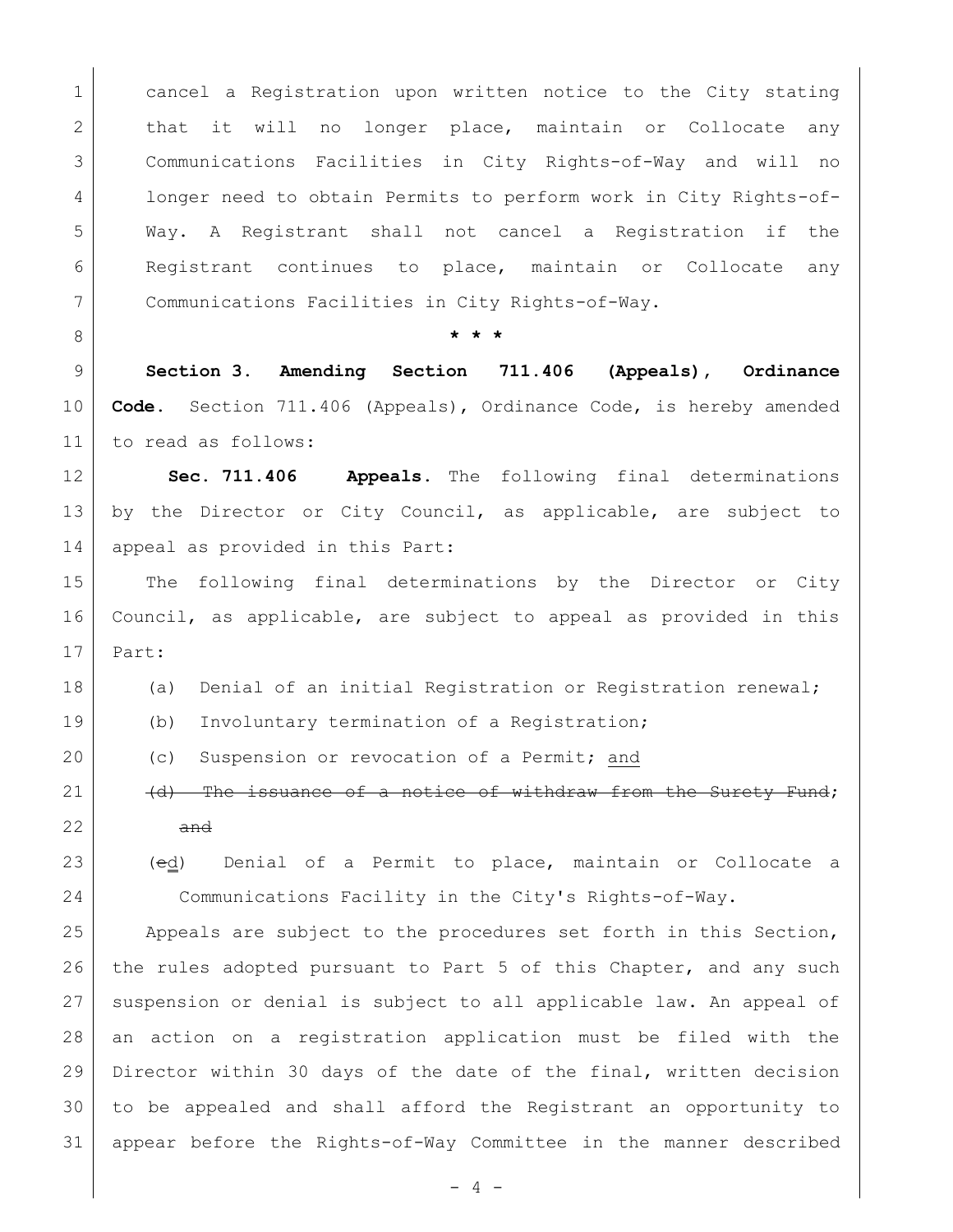1 Section 711.105(b)(2) of this Chapter. Any appeal not timely filed 2 as set forth above shall be waived. Upon correction of any grounds 3 that gave rise to a suspension or denial, the suspension or denial 4 shall be lifted. Any administrative review by the Director or City 5 Council of a final determination must be completed and a written 6 decision issued within 45 days after a written request for review  $7$  is made. Any Such Ddecisions of the Council shall constitute a 8 final decision of the City of Jacksonville.

 **Section 4. Amending Section 711.412 (Performance Bond for Construction and Maintenance), Ordinance Code.** Section 711.412 (Performance Bond for Construction and Maintenance), Ordinance Code, is hereby amended to read as follows:

13 **Sec. 711.412 Performance Bond for Construction Bond for**  14 **Right-of-Way Restorationand Maintenance.** 

15 (a) Prior to issuing a Permit where the work under the permit 16 will require restoration of City Rights-of-Way, the City may 17 require a performance construction bond to secure the restoration 18 of the City's postconstruction Rights-of-Way. Notwithstanding 19 the foregoing, a performance bond hereunder shall only be 20 **required to the extent that the cost of the restoration exceeds** 21 the amount recoverable against the Surety Fund as provided in 22 | Section 711.413. to the preconstruction condition. Six months 23 after the completion of the construction of the Communications 24 Facility and satisfaction of all obligations in accordance with 25 the bond, the bond may be eliminated, and the City shall consent 26 to the elimination where necessary (however, the City may 27 subsequently require a new bond for any subsequent work in the 28 City's Rights-of-Way). The performance construction bond shall be 29 issued by a surety having a minimum rating of an A.M. Best A-VII 30 rating or better and duly authorized to do business in Florida; 31 shall be in a form acceptable and subject to the approval of the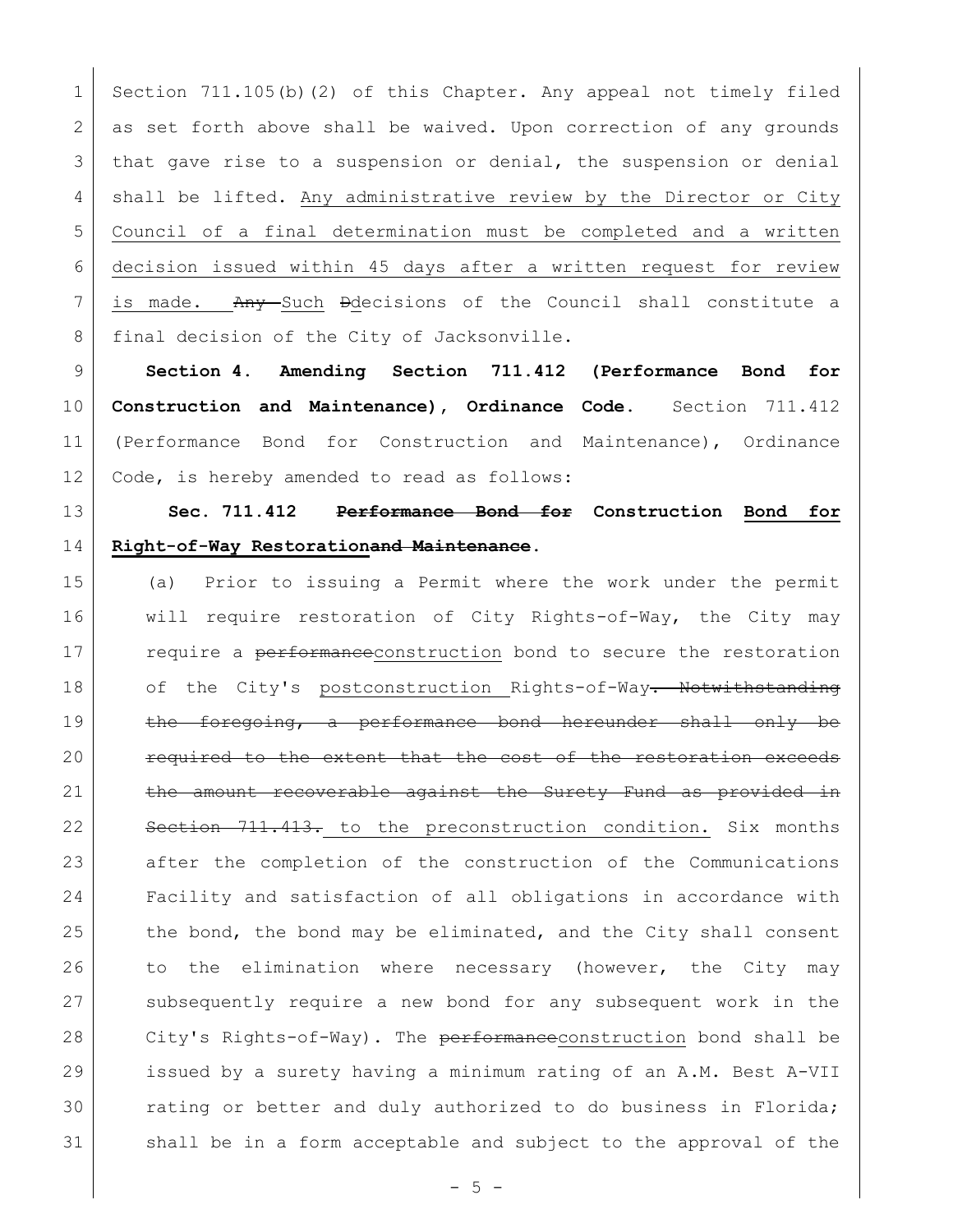1 Director; and shall provide that: "This bond may not be 2 canceled, or allowed to lapse, until 60 days after receipt by 3 the City, by certified mail, return receipt requested, of a 4 written notice from the issuer of the bond of intent to cancel or not to renew or upon the sooner receipt of direction to release from the City." The City shall accept a letter of credit or similar financial instrument issued by any financial institution that is authorized to do business within the United States, provided that a claim against the financial instrument 10 may be made by electronic means, including by facsimile.

 (b) The rights reserved to the City under this Section are in 12 addition to all other rights of the City, whether reserved in 13 this Chapter, or authorized by other law, and no action, proceeding or exercise of a right with respect to the 15 | performanceconstruction bond will affect any other right the City may have. Any proceeds recovered under the **performance** construction bond may be used to reimburse the City 18 | for such additional expenses as may be incurred by the City as a result of the failure of Registrant to comply with the responsibilities imposed by this Section, including, but not 21 | limited to, attorney's fees and costs of any action or proceeding.

 **Section 5. Amending Section 711.413 (Surety Fund), Ordinance Code.** Section 711.413 (Surety Fund), Ordinance Code, is hereby amended to read as follows:

### **Sec. 711.413 Surety Fund.**

 (a) At or prior to the time a Registrant receives its first Permit to place, maintain or Collocate a Communications Facility in City Rights-of-Way after the effective date of this Chapter, the Registrant shall be required to file with the City, for City approval, an annual bond or irrevocable evergreen letter of

- 6 -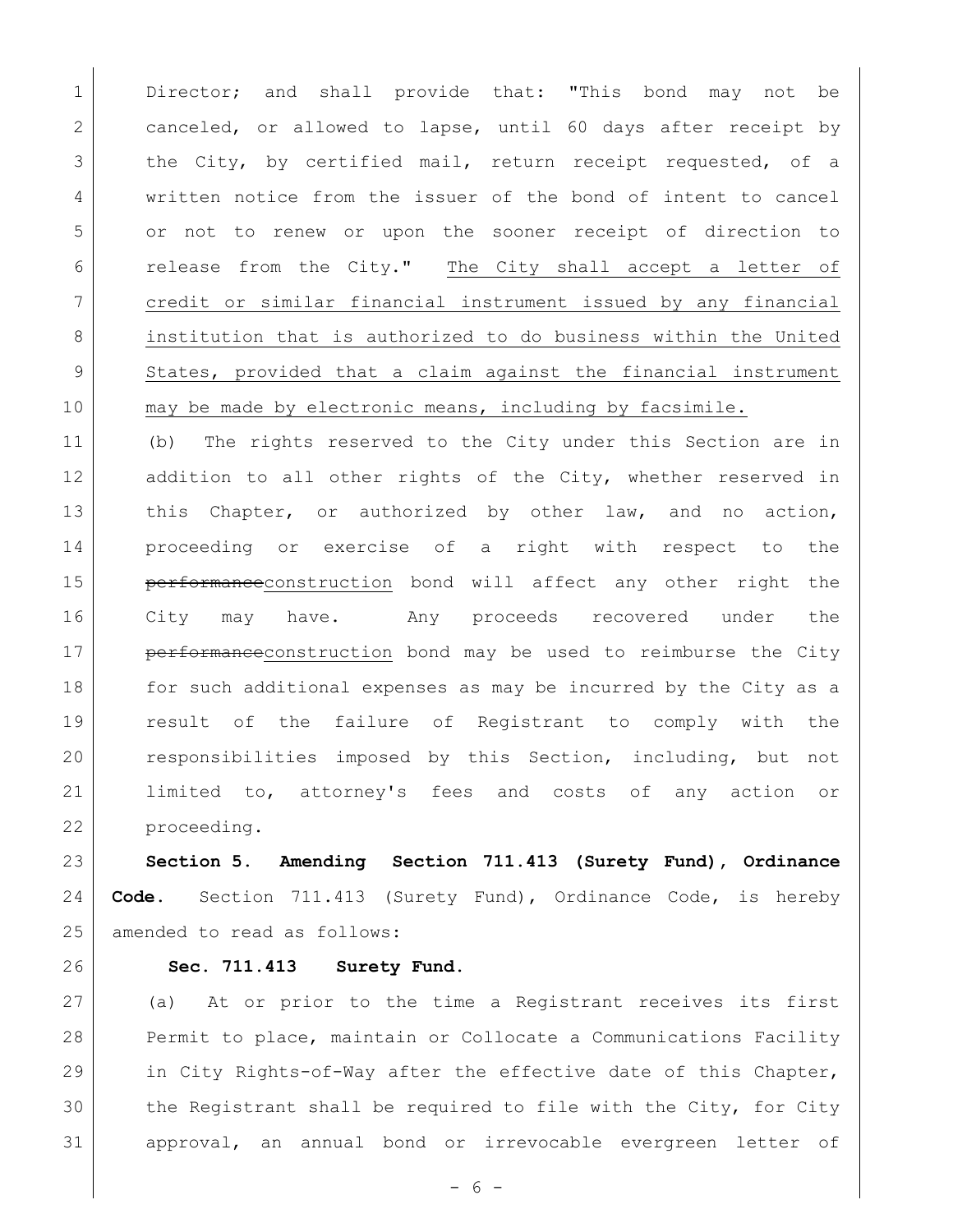1 credit (in a form approved by the City and issued by a financial 2 institution with a location in the City), having as a surety a 3 company qualified to do business in the State of Florida, and 4 acceptable to the Director (consulting with the City's Risk 5 Management Division), which shall be referred to as the "Surety 6 Fund." The Surety Fund shall be required as follows: in the sum 7 of \$3,000 per pole for up to 10 poles; for 11-50 poles, the sum 8 of  $$45,000;$  for  $51-100$  poles, the sum of  $$75,000$  and  $101+$  poles, 9 | the sum of \$100,000. The Surety Fund shall be maintained from 10 such time through the earlier of: (i) transfer, sale, assignment 11 or removal of all Communications Facilities in City Rights-of-12 Way or; (ii) 12 months after the termination or cancellation of 13 any Registration. The Surety Fund shall be conditioned on the 14 full and faithful performance by the Registrantof all duties and 15 obligations relating to indemnification and abandonment of all 16 requirements, duties and obligations imposed upon Registrant by 17 the provisions of this Chapter. The Surety Fund shall be 18 furnished annually or as frequently as necessary to provide a 19 continuing guarantee of the Registrant's full and faithful 20 performance of all duties and obligations relating to 21 indemnification and abandonment imposed upon Registrant by the 22 provisions of this Chapter at all times. In the event a 23 Registrant fails to perform its duties and obligations relating 24 to indemnification and abandonment imposed upon the Registrant 25 by the provisions of this Chapter, subject to Section 711.414 of 26 this Part, there shall be recoverable, jointly and severally 27 from the principal and surety of the Surety Fund, any damages or 28 loss suffered by the City as a result, including the full amount 29 of any compensation, indemnification or cost of removal, 30 relocation or abandonment of any property of the Registrant, 31 plus a reasonable allowance for attorneys' fees, up to the full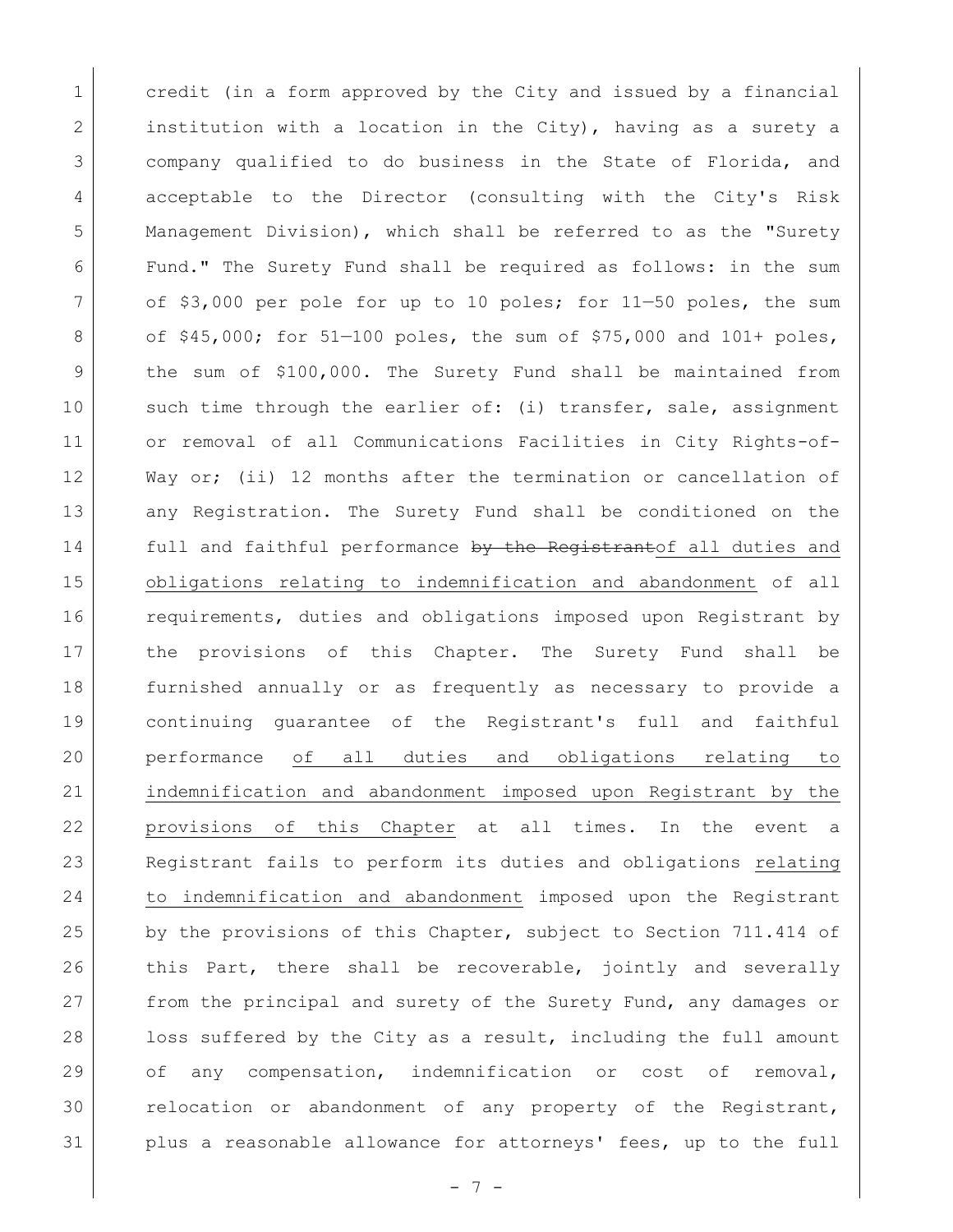1 amount of the Surety Fund. The City may in its reasonable 2 discretion accept a Surety Fund from the Registrant or its 3 parent company, or other entity acceptable to the Director.

4 **\* \* \***

5 **Section 6. Amending Section 711.417 (Enforcement of Permit**  6 **Obligations; Suspension and Revocation of Permit), Ordinance Code.**  7 Section 711.417 (Enforcement of Permit Obligations; Suspension and 8 Revocation of Permit), Ordinance Code, is hereby amended to read as 9 follows:

10 The Director may order the suspension of placement, maintenance, 11 or collocation work under a Permit and ultimately may revoke any 12 Permit, in the event of a substantial breach of the terms and 13 conditions of any Applicable Codes, State or federal laws or 14 | regulations, or any condition of the Permit. A substantial breach 15 by the permittee may include, but is not limited to:

- 16 (1) The violation of any material provision of the Permit or 17 | Applicable Codes and applicable objective design standards;
- 18 (2) An evasion or attempt to evade any material provision of 19 19 the Permit or the perpetration or attempt to perpetrate any 20 fraud or deceit upon the City;
- 21 (3) Any material misrepresentation of act in the process of 22 permittee's request for a Permit or Registration;
- 23 (4) The failure to maintain the required 24 **performance**construction bond, Surety Fund or insurance; 25 (5) The failure to properly restore the City's Rights-of-Way; 26 (6) The failure to adhere to the indemnification provisions; 27 (7) The failure to comply within the specified time with an 28 order issued by the Director to correct a harmful condition
- 29 or remedy a hazardous situation;
- 30 (8) The failure to Register, renew Registration, or provide 31 notice of transfer;

- 8 -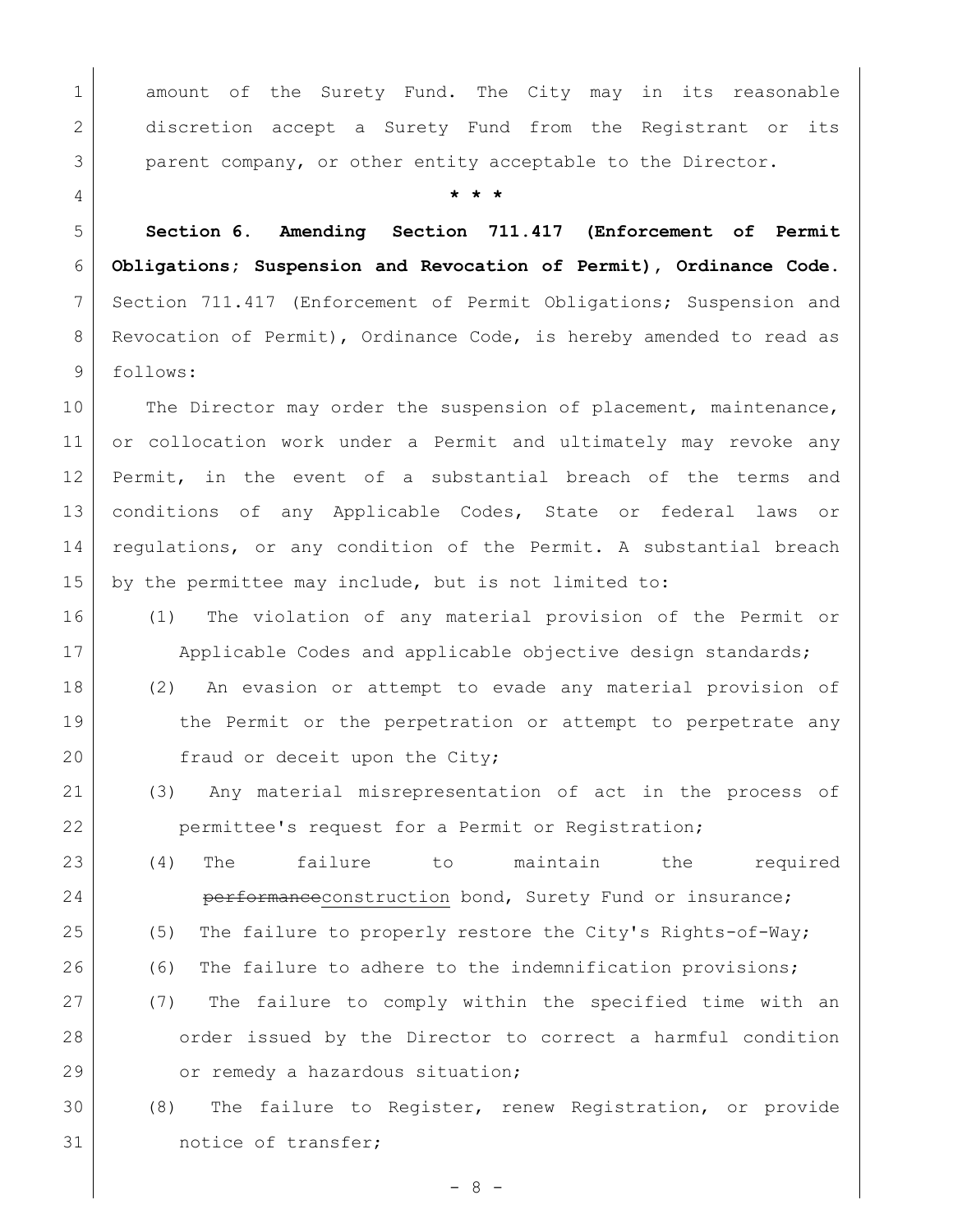1 (9) The failure to relocate or remove Communications Facilities 2 pursuant to this Part and F.S. Ch. 337, as amended;

# (10) The failure to comply with a stop work order issued by the Director; or

 (11) Conducting work in the City's Rights-of-Way without a Permit, if required.

7 | If the Director determines that the permittee has committed a 8 substantial breach of a term or condition of the Permit or this 9 Part, the Director shall make a written demand upon the permittee to remedy such violation. The demand shall state that the continued violation(s) may be cause for suspension or revocation of the Permit. Further, the Director, at his or her discretion, may impose additional or revised Permit conditions on the Permit following a 14 | substantial breach. Within 30 days of receiving the notification of 15 | the breach, the permittee shall contact the Director with a plan, acceptable to the Director, for its correction or shall submit a statement as to why a substantial breach has not occurred. The Director shall provide additional time as reasonably necessary for a permittee to establish a plan acceptable to the Director taking into account the nature and scope of the breach. The permittee's failure to contact the Director, failure to submit an acceptable plan, or failure to reasonably implement an approved plan, shall be cause for suspension or revocation of the Permit. A final determination to suspend or revoke a Permit may be appealed in accordance with the procedures set forth in Subpart A. If a Permit is revoked, the permittee shall reimburse the City for the City's reasonable costs, including restoration costs, administrative costs, attorney's fees, and the cost of collection. The City may charge the costs and/or fees incurred by the City relating to indemnity or abandonment to the Surety Fund set forth in Subpart A if the Provider fails to remit payment within 30 days of

- 9 -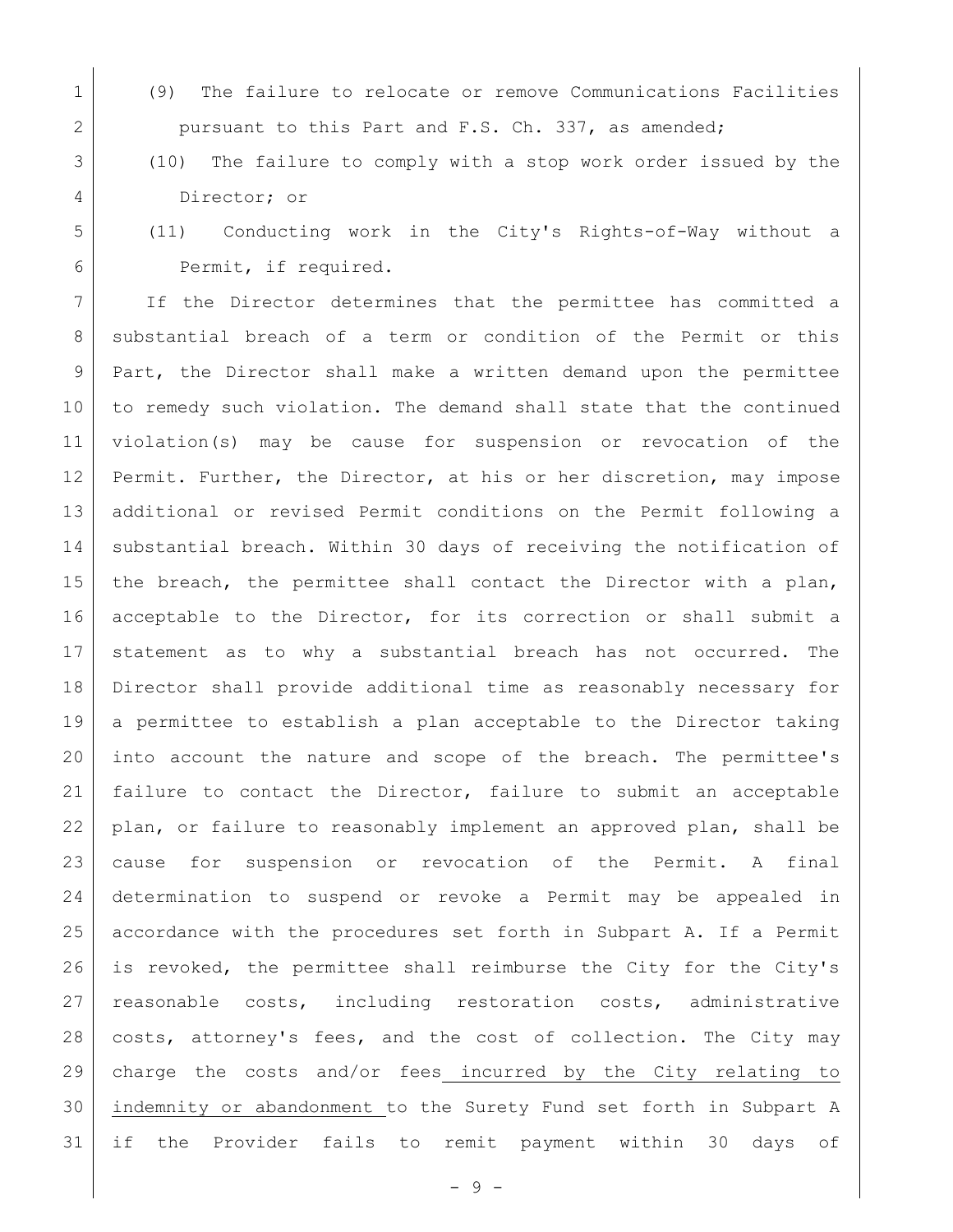notification. The Director may cause an immediate stop work order 2 where the permittee's construction, placement, maintenance or 3 collocation poses a serious threat to the health, safety or welfare 4 of the public until such time as such serious threat has been abated.

 **Section 7. Amending Section 711.418 (Additional Registration terms and Permit conditions), Ordinance Code.** Section 711.418 (Additional Registration terms and Permit conditions), Ordinance 9 Code, is hereby amended to read as follows:

 **Sec. 711.418 Additional Registration terms and Permit conditions.**

**\* \* \***

 (g) *No interference with use of City Rights-of-Way.* All Communications Facilities shall be placed, maintained or 15 Collocated so as not to unreasonably interfere with the use of 16 the City's Rights-of-Way by the public and with the rights and 17 convenience of property owners who adjoin any of the City's 18 Rights-of-Way. The use of trenchless technology (i.e., directional bore method) for the installation of Underground Communications Facilities in the City's Rights-of-Way as well as joint trenching or the collocation of facilities in existing conduit is strongly encouraged, and should be employed wherever feasible.

**\* \* \***

 (s) *Correction of harmful conditions.* If, at any time, the City 26 reasonably determines that a Communications Facility is, or has 27 caused a condition that is harmful to the health, safety or general welfare of any Person, then the Provider shall, at its own expense, correct or eliminate all such conditions after being provided reasonable notice. In an emergency, as determined by the Director, when the Provider is not immediately available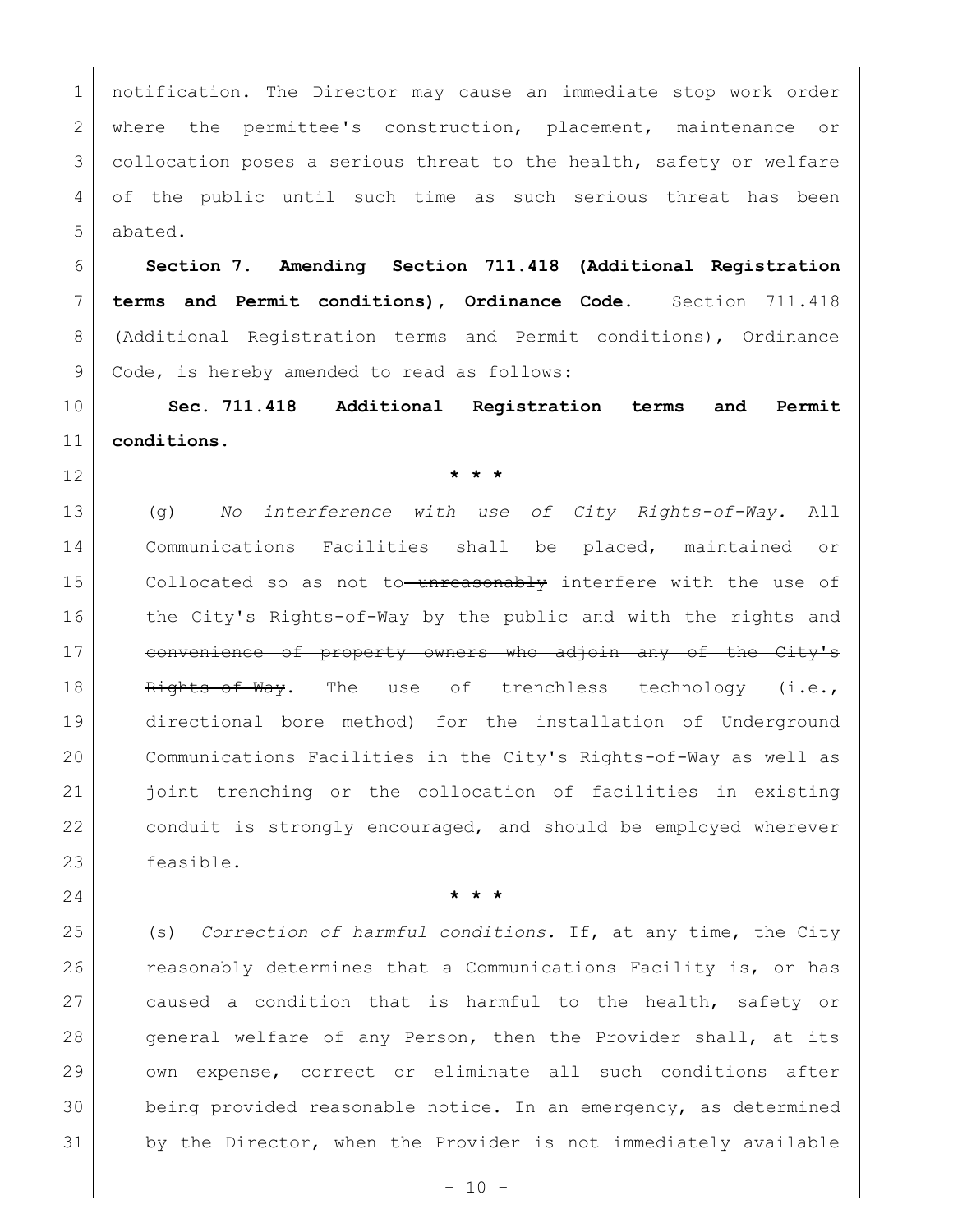1 or is unable to provide the necessary immediate repairs to any 2 Communications Facility that is a threat to public safety, then 3 | the City shall have the right to remove, make repairs to or 4 eliminate same with the total cost being charged to and paid for 5 by the Provider upon demand. The City may charge the cost 6 incurred by the City relating to indemnity or abandonment to the 7 Surety Fund set forth in Subpart A if the Provider fails to 8 remit payment within 30 days of notification.

 (t) *Remedy of hazardous conditions.* If, at any time, a condition exists that the Director reasonably determines is an emergency that is potentially hazardous or life threatening to 12 any Person or is a threat to health or safety of the general public, and to remedy such condition the City reasonably determines that a Provider must temporarily relocate or 15 | temporarily shut off service or transmissions through a specific Communications Facility, then the City, as an appropriate exercise of its police powers, may order the Provider to immediately perform such temporary relocation or shut off until 19 the condition has been remedied, and to do so at its own expense and without liability to or recourse against the City. In such an emergency, when the Provider is not immediately available or is unable to provide the necessary immediate relocation or shut 23 off of the specific Communications Facility, then the City shall 24 have the right to perform, or cause to be performed, such temporary relocation or shut off until the condition has been 26 | remedied with the total cost being charged to and paid for by the Provider upon demand. The City may charge the cost incurred 28 by the City relating to indemnity or abandonment to the Surety Fund set forth in this Subpart A if the Provider fails to remit payment within 30 days of notification.

31 **\* \* \***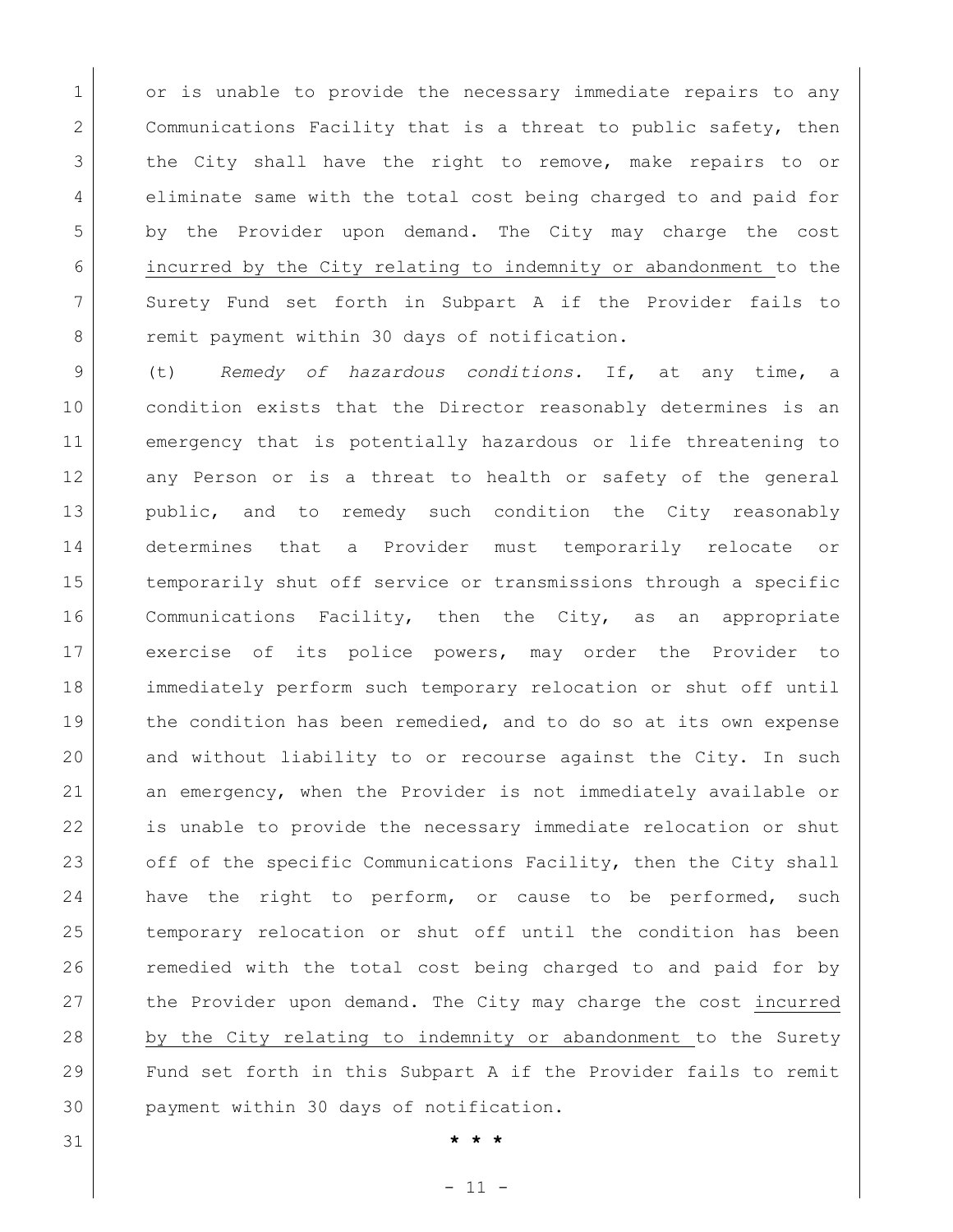**Section 8. Amending Section 711.427 (Registration and Permit for placing, maintaining or collocating Communications Facilities in City Rights-of-Way associated with Collation of Small Wireless Facilities or Small Wireless Sole Purpose New Utility Poles), Ordinance Code.** Section 711.427 (Registration and Permit for placing, maintaining or collocating Communications Facilities in City Rights-of-Way associated with Collation of Small Wireless 8 Facilities or Small Wireless Sole Purpose New Utility Poles), 9 Ordinance Code, is hereby amended to read as follows:

 **Sec. 711.427 Registration and Permit for placing, maintaining or collocating Communications Facilities in City Rights-of-Way associated with Collation of Small Wireless Facilities or Small Wireless Sole Purpose New Utility Poles.**

 (c) *Intent.* In order to implement the City's intent to minimize 16 the negative aesthetic impact and potential conflicts with other 17 | mobility and utility uses occurring within the City's Rights-of-18 Way presented by a proliferation of new multiple poles and to 19 | maximize location context, color, stealth and concealment **requirements contained herein, any application for placement of** 21 a Small Wireless Facility within the City's Rights-of-Way shall 22 first attempt to collocate such facility on an Existing 23 Structure. Only when an Applicant can demonstrate to the 24 satisfaction of the Director, as described in Section 711.437(d), will a Small Wireless Sole Purpose New Utility Pole 26 be allowed.

## (c) *Undergrounding*.

**\* \* \***

| 28 |  |             | (1) New Small Wireless Facilities. In an area where City has  |            |  |             |     |
|----|--|-------------|---------------------------------------------------------------|------------|--|-------------|-----|
| 29 |  |             | required all public utility lines in the City Right-of-Way to |            |  |             |     |
| 30 |  |             | be placed underground, a Communications Service Provider must |            |  |             |     |
| 31 |  | comply with | written,                                                      | objective, |  | reasonable, | and |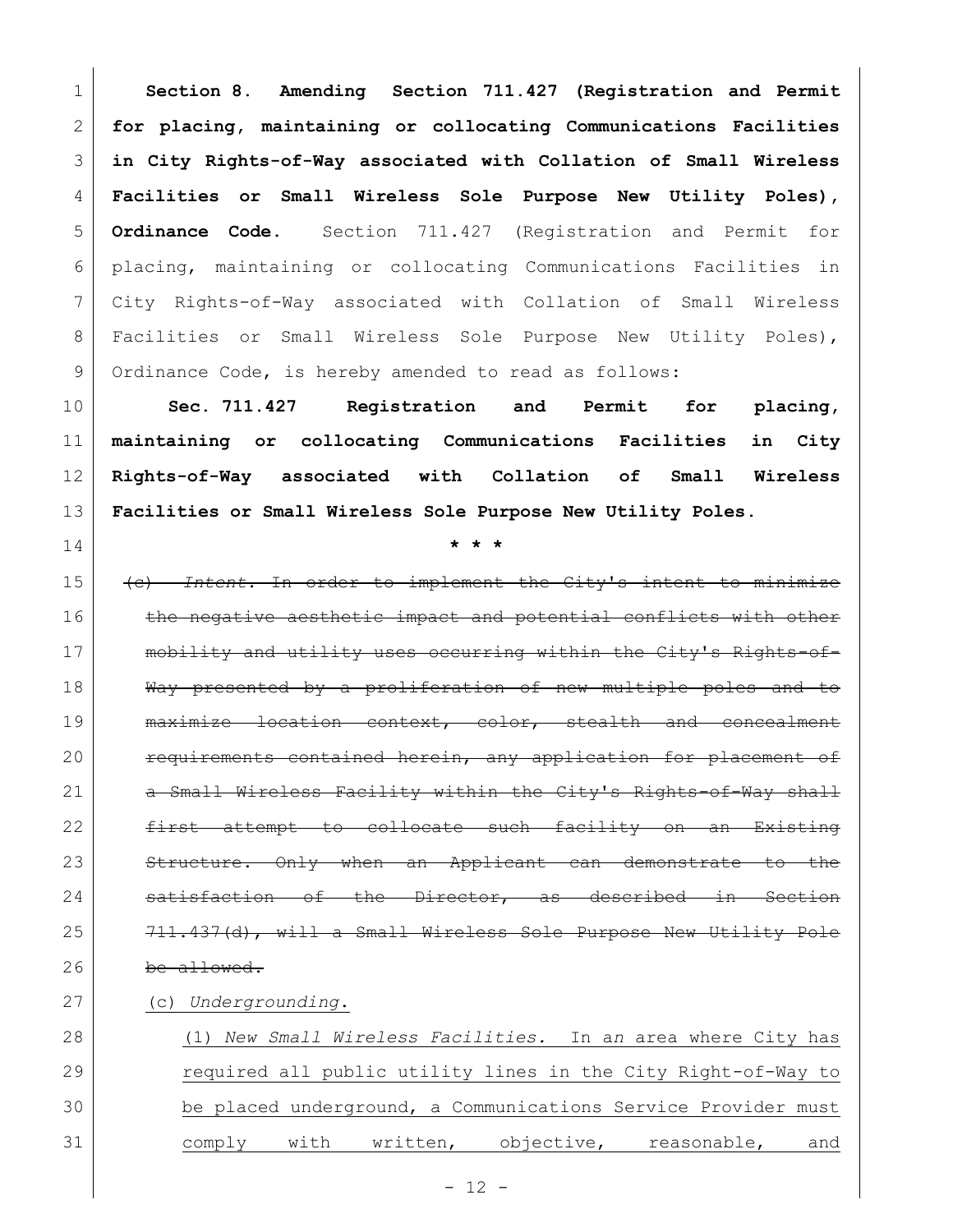| 1  | nondiscriminatory requirements that prohibit new Utility           |
|----|--------------------------------------------------------------------|
| 2  | Poles used to support Small Wireless Facilities if:                |
| 3  | (i) City, at least 90 days prior to the submission of an           |
| 4  | Application, has required all public utility lines to be           |
| 5  | placed underground;                                                |
| 6  | (ii) Structures that City allows to remain above ground            |
| 7  | reasonably available<br>Communications<br>to<br>Service<br>are     |
| 8  | Providers for the Collocation of Small Wireless Facilities         |
| 9  | and may be replaced by a Communications Service Providers          |
| 10 | the Collocation of<br>Wireless<br>accommodate<br>Small<br>to       |
| 11 | Facilities; and                                                    |
| 12 | (iii) A Communications Service Providers may install a new         |
| 13 | Utility Pole in the designated area in the City Right-of-          |
| 14 | Way that otherwise complies with this subsection and it is         |
| 15 | reasonably able to provide Wireless Services<br>not<br>by          |
| 16 | Collocating on a remaining Utility Pole or other structure         |
| 17 | in the City Right-of-Way.                                          |
| 18 | (2) Pre-existing Small Wireless Facilities.<br>Small<br>For        |
| 19 | Wireless Facilities installed before City adopts requirements      |
| 20 | that public utility lines be placed underground, City must:        |
| 21 | (i) Allow a Communications Service Provider to maintain            |
| 22 | the Small Wireless Facilities in place subject to any              |
| 23 | applicable pole attachment agreement with the pole owner;          |
| 24 | $\circ r$                                                          |
| 25 | (ii) Allow the Communications Service Provider to replace          |
| 26 | the associated pole within 50 feet of the prior location           |
| 27 | in accordance with Subpart E.                                      |
| 28 | Section 9. Amending Section 711.429 (Permit Application),          |
| 29 | Section 711.429 (Permit Application), Ordinance<br>Ordinance Code. |
| 30 | Code, is hereby amended to read as follows:                        |
| 31 | Sec. 711.429 Permit Application.                                   |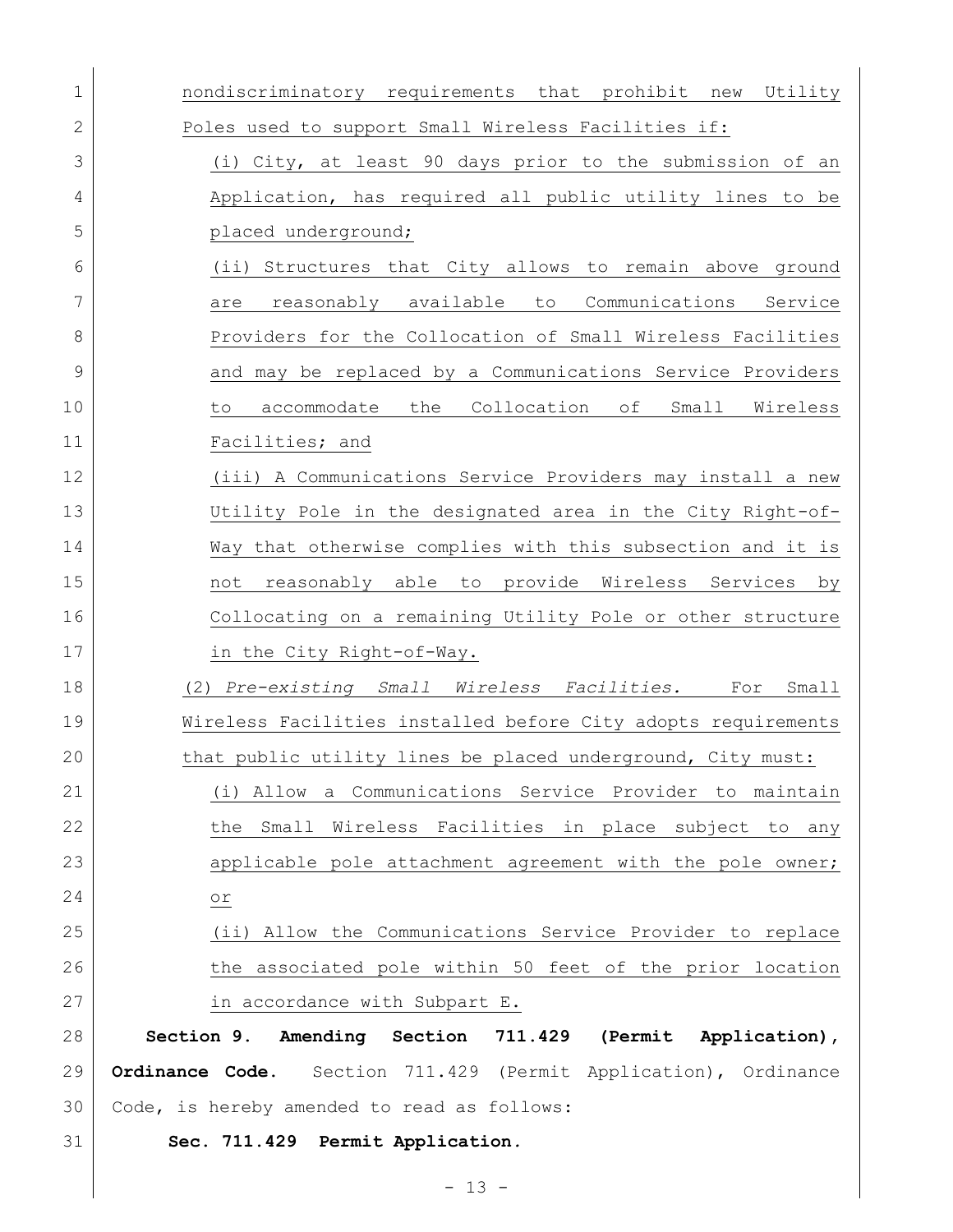1 **\* \* \*** 2 (b) *Application review.* An Application to Collocate a Small 3 Wireless Facility or place a Small Wireless Sole Purpose New 4 Utility Pole shall be reviewed by the Director as follows: 5 **\* \* \*** 6 (6) *Deemed approved.* Prior to commencing construction, a 7 person with a deemed approved Permit must be registered 8 pursuant to this Part and must, if required, must file a 9 **performance** construction bond and Surety Fund with the City. 10 (c) *Criteria for denial of Permit.* The Director may deny an 11 | application for a Small Wireless Facility or Small Wireless Sole 12 Purpose New Utility Pole in the City Rights-of-Way if the 13 proposed location: 14 **\* \* \*** 15 (5) Materially fails to comply with any Applicable Codes $_{\tau}$ 16 except applicable objective design standards; and 17 (6) Fails to meet and/or comply with any applicable design 18 Standards set forth in Subparts D and E; and  $19$  (7) Fails to be collocated on an Existing Structure when 20 such structure (or Replacement Structure) has not been 21 demonstrated by the Applicant as being available and 22 sufficient for the placement of a Small Wireless Facility;  $23$  and 24 (87) For Collocations on JEA Utility Poles, does not include 25 a JEA Notice of Approval. 26 (d) *Application for Waiver.* The applicant may seek a waiver 27 from any requirement, including the objective design standards, 28 by filing a request for waiver with the Department, to be 29 heardgranted or denied within 45 days of the date of the request

30 by the appropriate committee of the CouncilTower Review 31 Committee pursuant to section 656.1509. A request for a waiver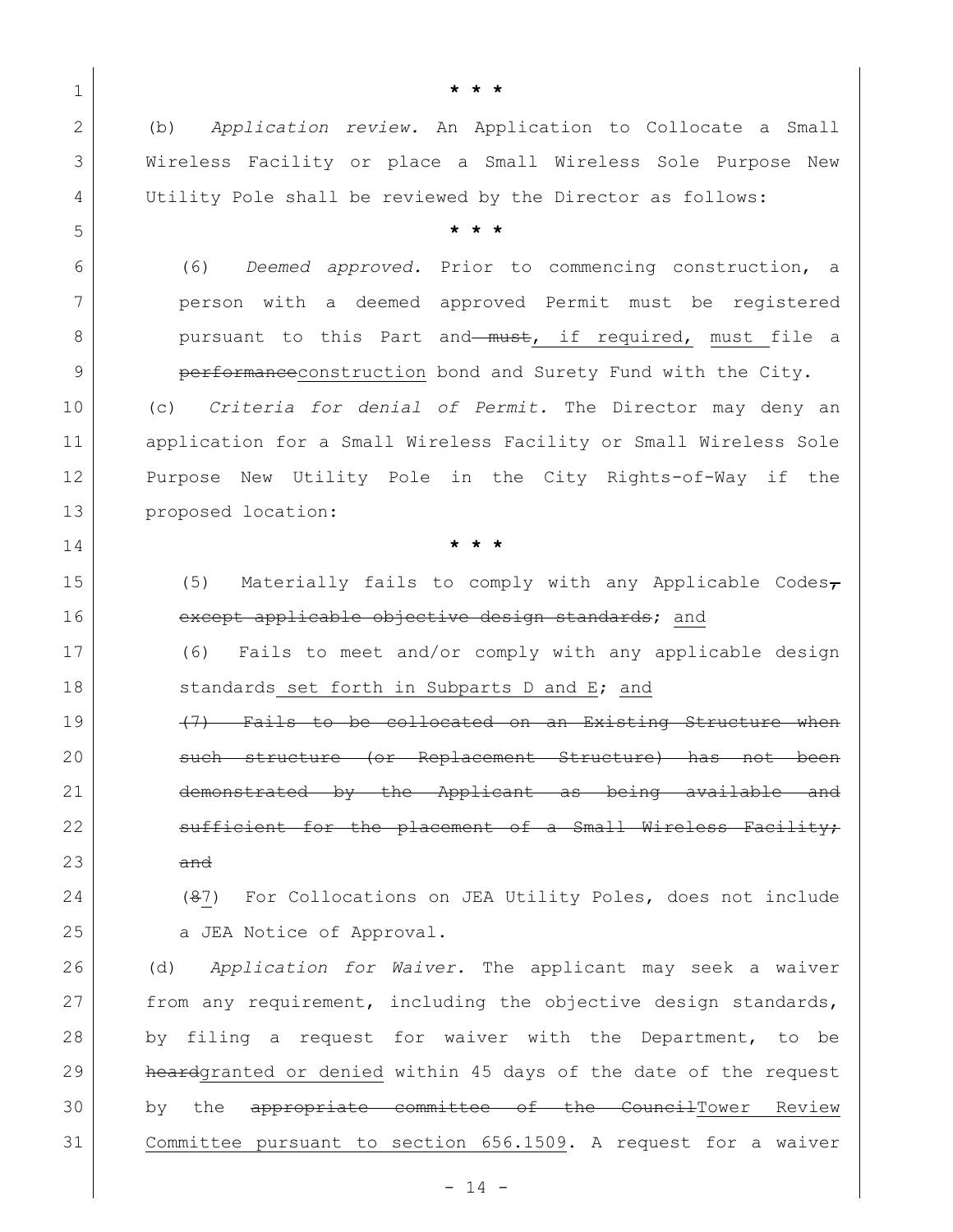1 shall be filed contemporaneously with the Permit application. 2 The request for waiver shall state each Section, subsection, requirement, standard or criteria for which a waiver is being sought. A request for a waiver shall include a detailed explanation, with supporting engineering or other data, as to why a waiver from the requirements of this Section is required. **\* \* \* Section 10. Amending Section 711.432 (Objective design standards), Ordinance Code.** Section 711.432 (Objective design standards), Ordinance Code, is hereby amended to read as follows: **Sec. 711.432 Objective design standards. \* \* \*** (b) *Objective design standards.* All proposed Collocated Small Wireless Facilities shall meet the following objective design standards: *Collocation on Existing Poles in City Rights-of-Way Generally applicable standards:* **Standards applicable to all existing and new pole types (streetlight, transmission, signal, other) and materials:** (1) Shall at all times comply with and abide by all applicable provisions of the State and Federal law and City 22 ordinances, codes and regulations when placing, maintaining or collocating a Communications Facility or Small Wireless 24 Utility Pole in City Rights-of-Way; no guy wires are allowed. (2) No signage allowed, unless legally required; no 26 advertising or company information allowed. 27 (3) No lights unless required by FAA. *Collocation on existing poles in City Rights-of-Way:* **Eligible poles** | City, JEA and Private Utility poles in use at time of collocation permit application, which either have a dedicated power service to pole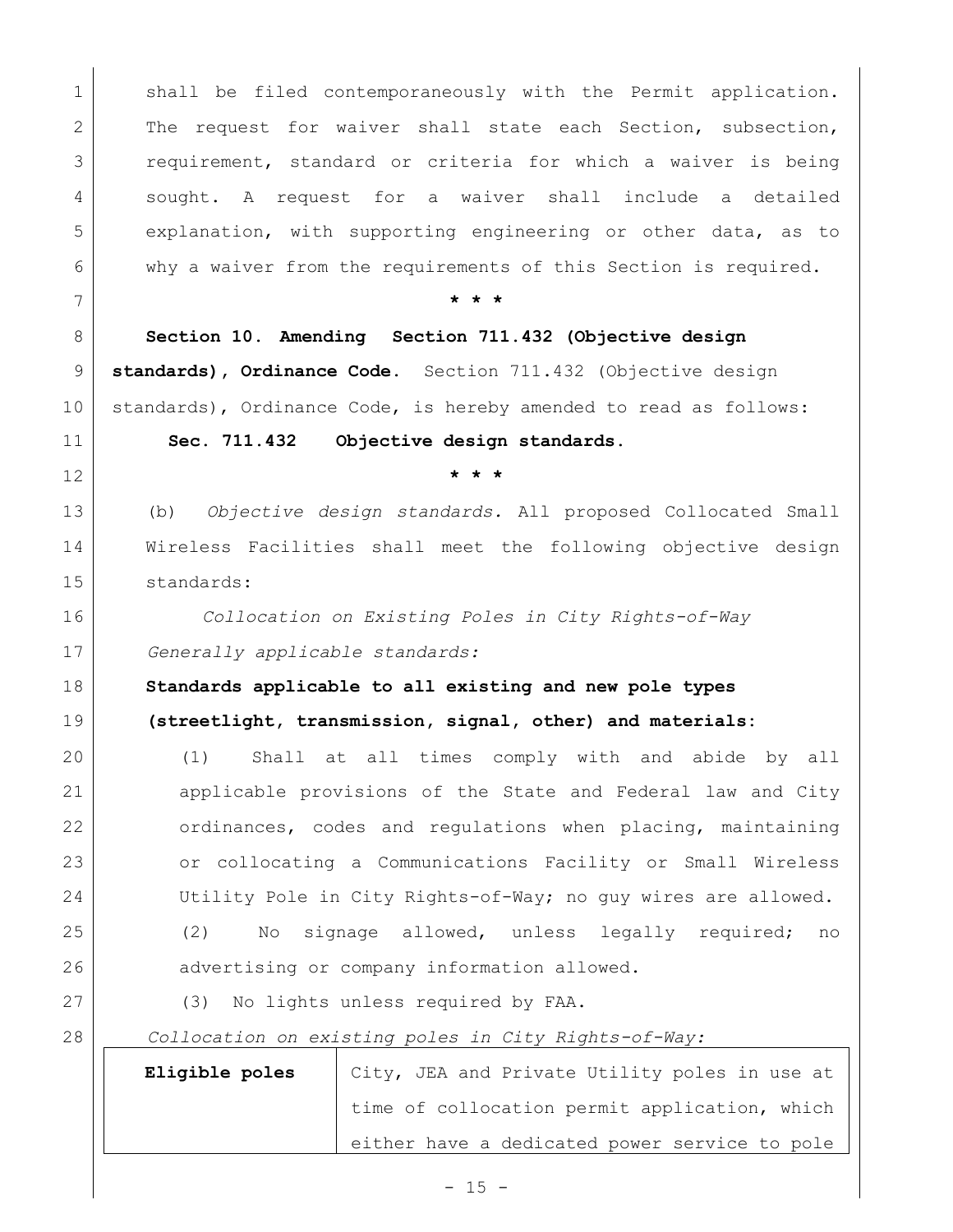|                          | or are on the same side of the street as                     |  |  |  |
|--------------------------|--------------------------------------------------------------|--|--|--|
|                          | transmission and/or distribution lines.                      |  |  |  |
|                          | Prohibited on historic street lights and any                 |  |  |  |
|                          | pole less than 15 feet in height.                            |  |  |  |
|                          | Antenna                                                      |  |  |  |
| Maximum Height of        | 10 feet above top of existing pole. No                       |  |  |  |
| antenna                  | extensions of pole height below the antenna is<br>permitted. |  |  |  |
| Max Height above         | 10 feet above replacement pole height.                       |  |  |  |
| replacement pole         |                                                              |  |  |  |
| Antenna location         | Flush mounted to top of pole only, in line                   |  |  |  |
|                          | with the pole.                                               |  |  |  |
| Max volume of<br>antenna | 6 Cu. feet.                                                  |  |  |  |
| Enclosure required       | Antenna and its connection to pole must be                   |  |  |  |
|                          | completely shrouded, in line with the pole and               |  |  |  |
|                          | must smoothly transition around pole top.                    |  |  |  |
| Size of antenna          | Diameter no more than 2x greater than the                    |  |  |  |
| shroud                   | diameter of the pole top (cylinder).                         |  |  |  |
| Shroud                   | Must match color and style of pole, all wiring               |  |  |  |
| Color/Material           | and equipment must be enclosed in shroud or                  |  |  |  |
|                          | internal to pole.                                            |  |  |  |
| Number of antennae       | One, 6 cu. foot antenna shroud allowed per                   |  |  |  |
| shrouds allowed          | pole, but no limit on number of antennae                     |  |  |  |
|                          | within shroud.                                               |  |  |  |
|                          | Replacement pole                                             |  |  |  |
| Appearance               | Must be of same design, material and color as                |  |  |  |
|                          | existing pole, unless original pole owner has                |  |  |  |
|                          | a planned project to replace poles, in which                 |  |  |  |
|                          | case the pole must conform to the updated                    |  |  |  |
|                          | design, color and material.                                  |  |  |  |
|                          | $-16 -$                                                      |  |  |  |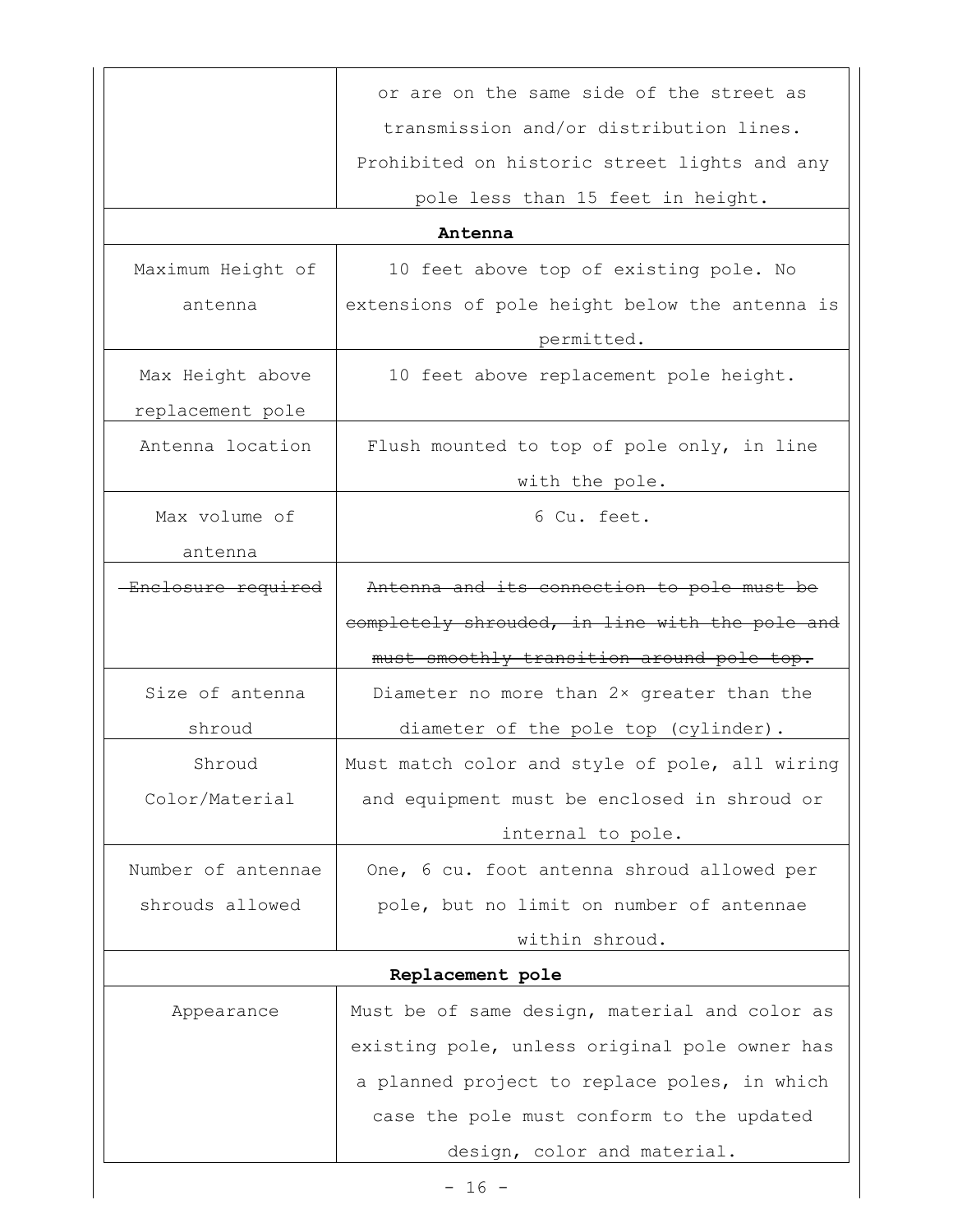| Location                | Must be in substantially same location and     |
|-------------------------|------------------------------------------------|
|                         | continue to serve primary function as original |
|                         | pole.                                          |
| <del>-Diameter of</del> | Diameter cannot be greater than 1.5x diameter  |
| replacement pole        | of existing pole.                              |
| Height of               | Same height as original pole (not including    |
| replacement pole        | antenna), unless otherwise allowed. For        |
|                         | traffic signal poles and streetlights,         |
|                         | replacement pole must be the same height as    |
|                         | the original pole; provided, however, for a    |
|                         | streetlight with an overhead power feed, the   |
|                         | height of the streetlight pole may be          |
|                         | increased up to five feet if reasonably        |
|                         | necessary to accommodate the top mounted       |
|                         | antenna and any related equipment. For         |
|                         | transmission/distribution poles, replacement   |
|                         | pole may be up to five feet above the original |
|                         | pole height.                                   |
| Wood replacement        | Prohibited unless wood poles are the           |
| poles                   | predominant pole in the corridor and if there  |
|                         | are no plans to upgrade poles to a different   |
|                         | material.                                      |
| Hollow replacement      | Non-wood replacement poles such as aluminum,   |
| poles                   | fiberglass, concrete, etc. must be capable of  |
|                         | accommodating an internal chase, and all       |
|                         | wiring shall be interior to pole; provided,    |
|                         | however, this requirement for concrete poles   |
|                         | applies to concrete streetlight poles and not  |
|                         | to concrete transmission and distribution line |
|                         | poles if such requirement is not reasonably    |
|                         | practical.                                     |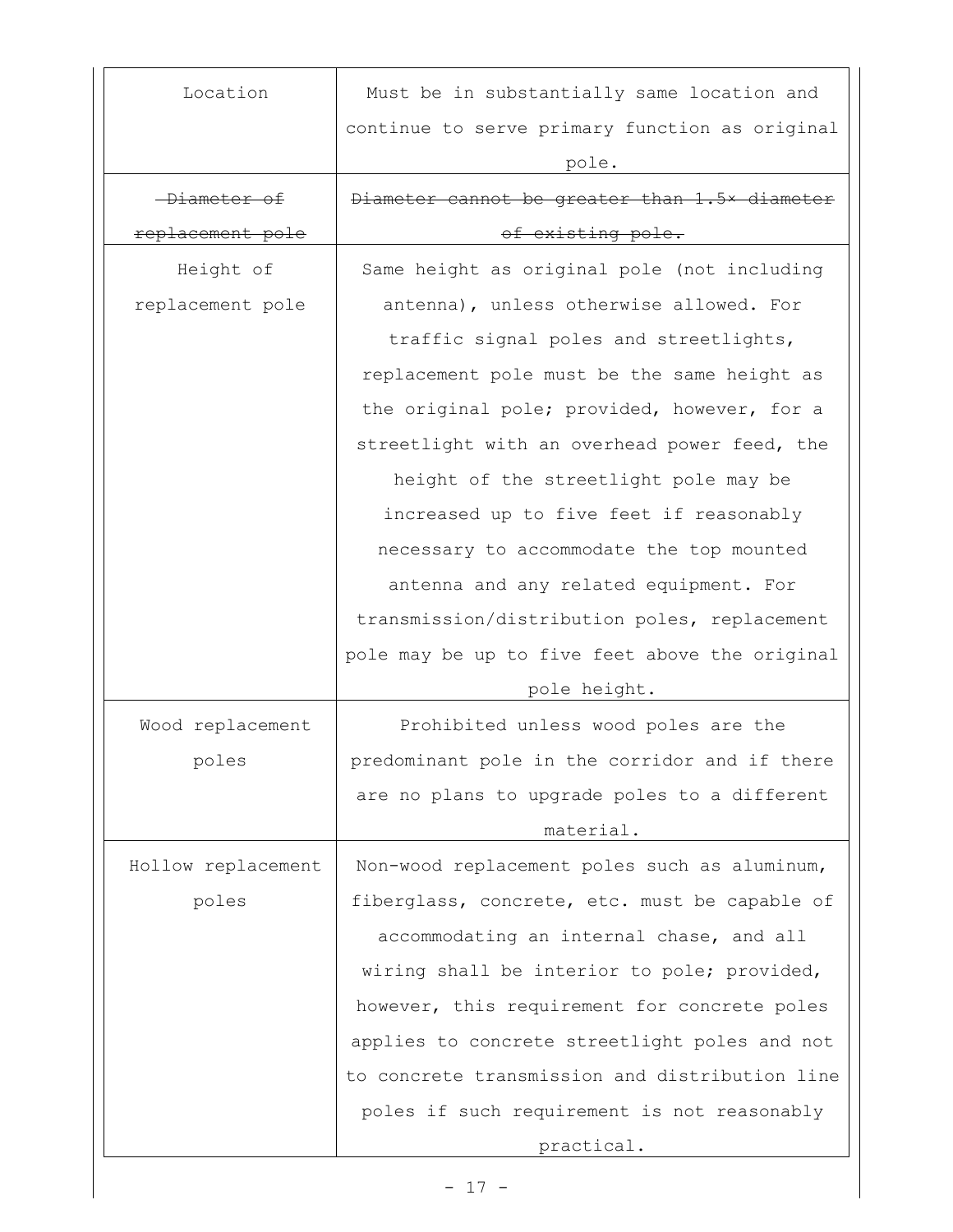| Wireless Equipment |                                                |  |
|--------------------|------------------------------------------------|--|
| Max cumulative     | Cumulative maximum volume of all Wireless      |  |
| volume             | Equipment shall not exceed 30 Cu. Ft.          |  |
| Location of        | Up to 1028 cu. feet by volume may be pole,     |  |
| Wireless Equipment | provided that the following types of           |  |
|                    | associated ancillary equipment are not         |  |
|                    | included in the calculation of equipment       |  |
|                    | volume: electric meters, concealment elements, |  |
|                    | telecommunications demarcation boxes, ground-  |  |
|                    | based enclosures, grounding equipment, power   |  |
|                    | transfer switches, cutoff switches, vertical   |  |
|                    | cable runs for the connection of power and     |  |
|                    | other services, and utility poles or other     |  |
|                    | support structures. mounted, flush with the    |  |
|                    | pole, provided the depth of any such equipment |  |
|                    | shall not exceed 20 inches and width shall not |  |
|                    | exceed 2.5x the diameter of pole. All Wireless |  |
|                    | Equipment in excess of 10 cu. feet shall be    |  |
|                    | located underground or in an architectural     |  |
|                    | pedestal base not exceeding 36 inches high and |  |
|                    | a square shape not exceeding 18 inches wide by |  |
|                    | 18 inches in depth; and having architectural   |  |
|                    | molding on all flat surfaces. All grounding    |  |
|                    | rods must be below grade and inside a pull box |  |
|                    | which meets FDOT standards and must not be     |  |
|                    | placed on a pedestrian ramp.                   |  |
| Pole mounted       | Free mounted disconnect may be pole located,   |  |
| Wireless Equipment | no less than 96" above grade, minimum          |  |
| location           | separation of 12" to pole mounted surge        |  |
|                    | protector or meter, if any. Radio and other    |  |
|                    | equipment cabinet must be no less than 10 ft.  |  |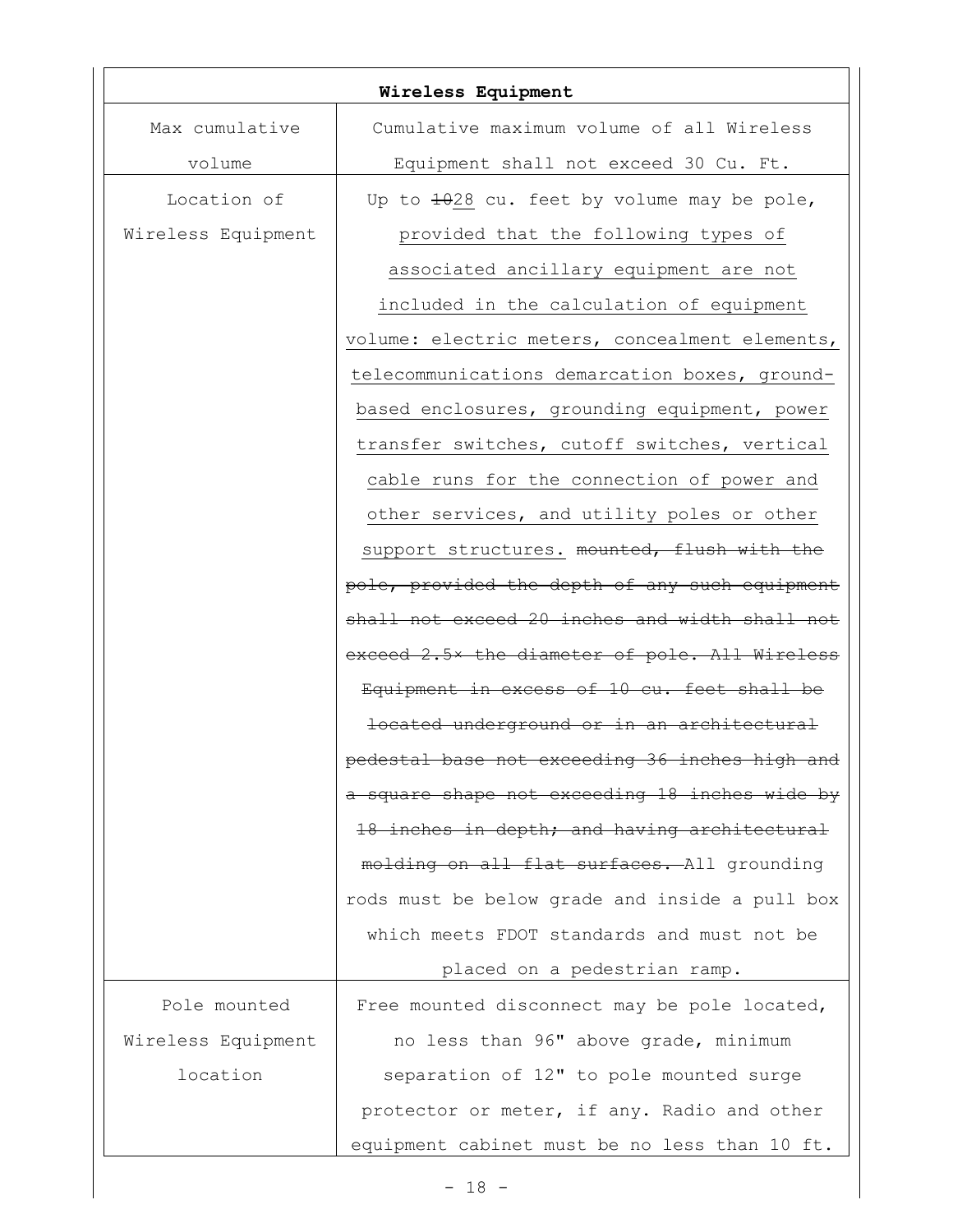|                    | and no more than 18 ft. above grade. All       |
|--------------------|------------------------------------------------|
|                    | exterior-mounted equipment must be located at  |
|                    | least 12" below communication cables, if any.  |
|                    | For distribution/transmission poles, must      |
|                    | comply with applicable JEA standards.          |
| Pole Mounted       | On all poles, except wood poles where allowed, |
| Wireless Equipment | all wires and cabling shall be placed internal |
| color/material     | to the pole; all pole mounted equipment,       |
|                    | including external wires and cables, if        |
|                    | allowed, shall be flush mounted, and shrouded  |
|                    | or encased in a covering that matches the pole |
|                    | in color and texture; mounting straps shall    |
|                    | only be allowed on poles where direct mount is |
|                    | not possible or impairs pole structure and in  |
|                    | the event external straps are used, they must  |
|                    | match pole color.                              |
| Ground mounted     | Must be located in areas of existing foliage.  |
| Wireless Equipment | Must be located within ten-foot radius of      |
| location (if       | pole.                                          |
| available through  | Shall not impede pedestrian access or          |
| waiver)            | interfere with planned road widening or        |
|                    | utility infrastructure projects.               |
| Ground mounted     | All equipment, cables, etc. must be enclosed;  |
| Color/Material (if | must use camouflage; may use wraps to conceal  |
| available through  | equipment.                                     |
| waiver)            |                                                |

1 **Section 11. Amending Section 711.437 (Permit required;**  2 **Exceptions), Ordinance Code.** Section 711.437 (Permit required; 3 Exceptions), Ordinance Code, is hereby amended to read as follows:

### 4 **Section 711.437 Permit required; Exceptions.**

5 **\* \* \***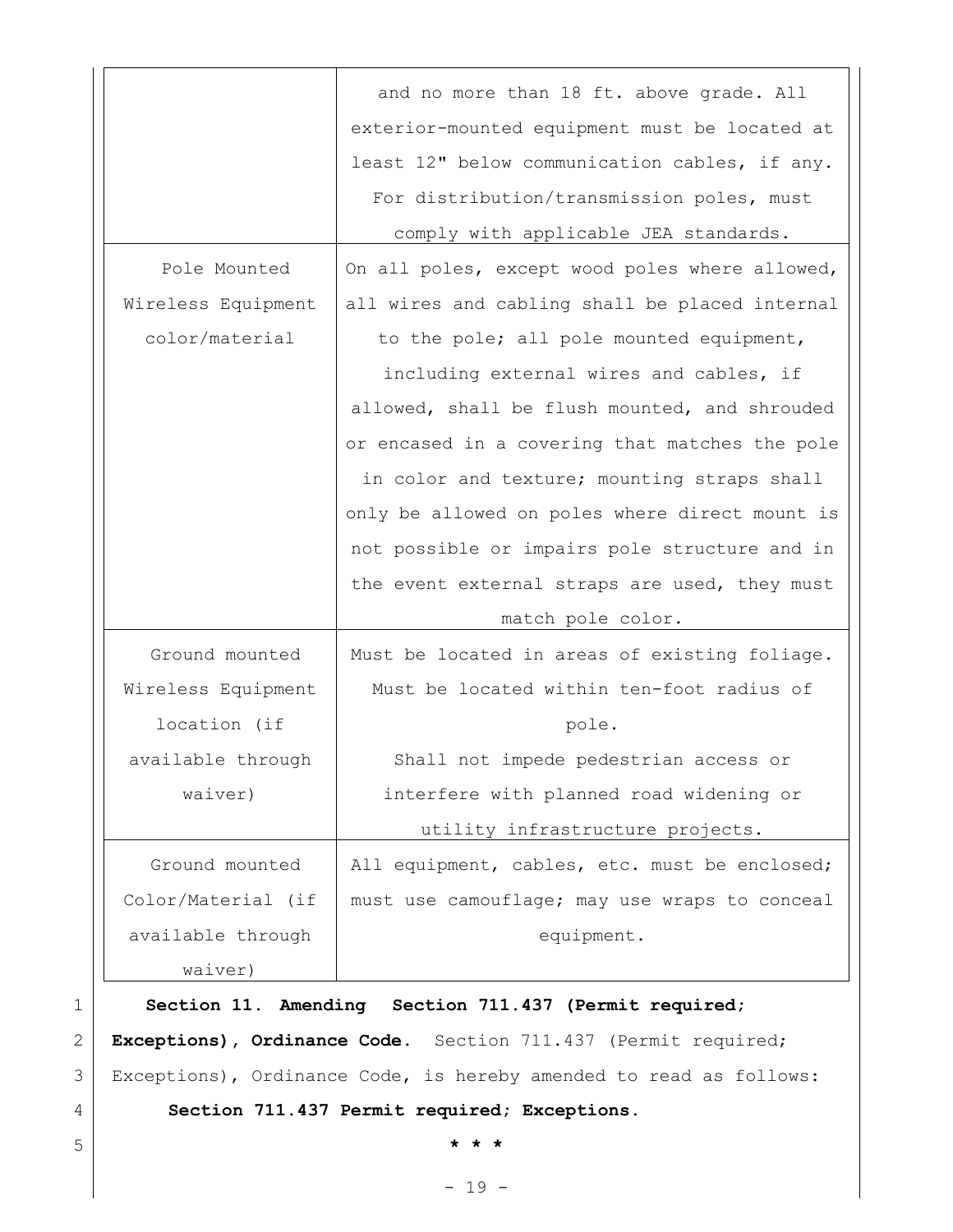1 (d) *Review for Collocation on Existing Structures, City Utility*  2 *Poles or JEA Utility Poles prior to placing a Small Wireless*  3 *Sole Purpose New Utility Pole.* The Director shall review the 4 **proposed location of a Small Wireless Sole Purpose New Utility** 5 Pole to determine whether another Utility Pole already existing 6 in the vicinity of the proposed location may be used to support 7 the proposed Small Wireless Sole Purpose New Utility Pole. If a 8 Utility Pole already exists, the Director shall propose such 9 existing Utility Pole as an alternative location. Only when the 10 applicant can demonstrate that no existing Utility Pole is 11 **Framably frasible to Collocate the Small Wireless Facilities** 12 Shall the Director be authorized to approve a Small Wireless 13 Sole Purpose New Utility Pole. To assist in determining whether 14 an existing Utility Pole is reasonably feasible for collocation, 15 the applicant may provide the Director with information 16 concerning whether the closest available existing Utility Pole 17 fails to provide substantially the same coverage that would be 18 **provided by the Small Wireless Sole Purpose New Utility Pole, is** 19 **incapable of supporting the weight of all equipment and no** 20 Replacement Pole may be used, collocation will result in 21 **nuisance or unsafe condition, collocation will result in** 22 excessive or extraordinary financial expense compared to the 23 cost of the Small Wireless Sole Purpose New Utility Pole, 24 whether there are undergrounding plans which would eliminate the 25 **proposed collocation existing Utility Pole, or such** 26 information the applicant believes is relevant to the 27 determination.

28 **Section 12. Amending Section 711.438 (Objective design**  29 **standards), Ordinance Code.** Section 711.438 (Objective design 30 | standards), Ordinance Code, is hereby amended to read as follows:

31 **\* \* \***

 $- 20 -$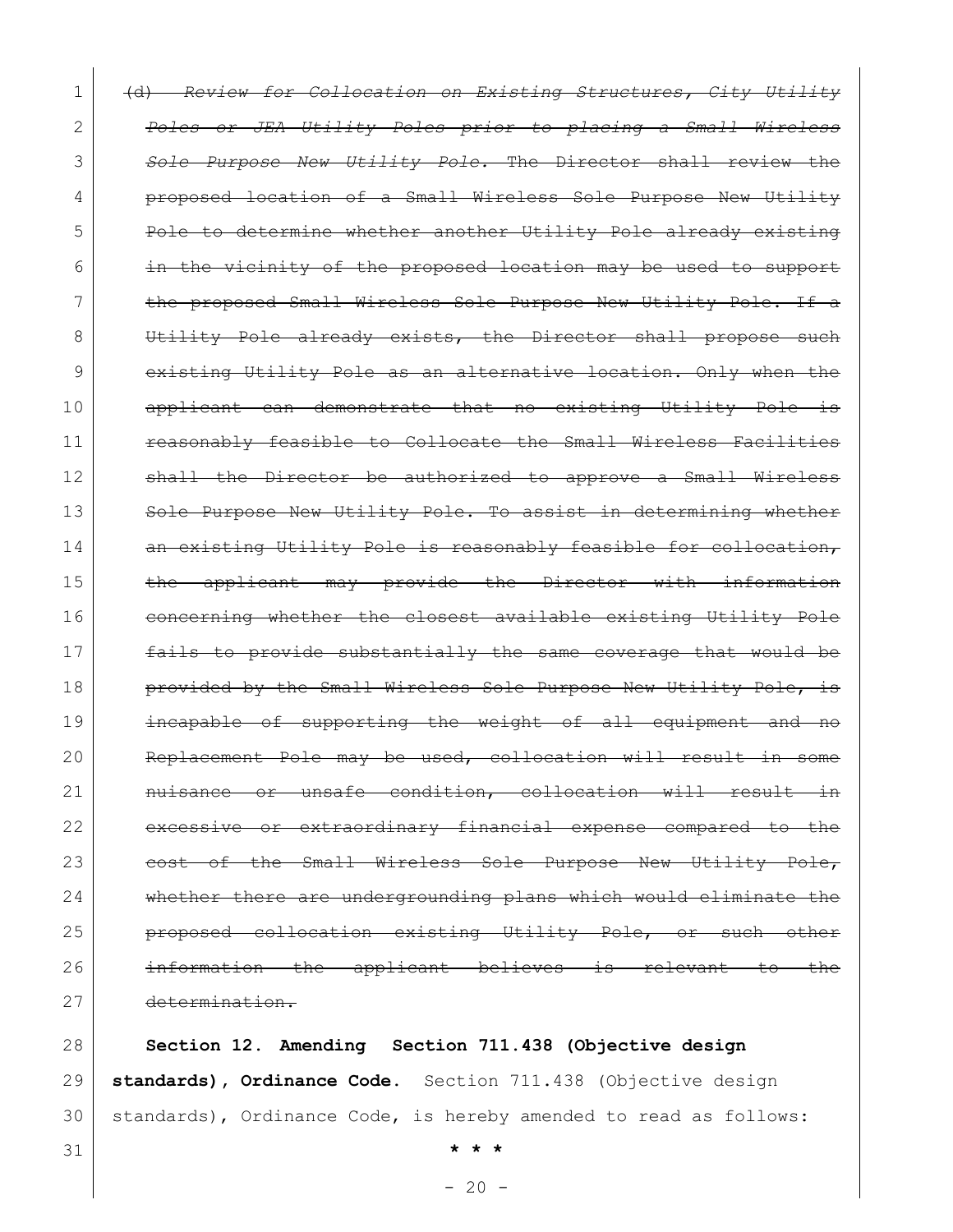1 (b) *Objective design standards.* All Small Wireless Sole Purpose 2 New Utility Pole shall meet the following objective design 3 standards:

4 *Small Wireless Sole Purpose New Utility Poles* 5 *Generally applicable standards:*

6 **Standards applicable to all existing and new pole types**  7 **(streetlight, transmission, signal, other) and materials:**

8 (1) Shall at all times comply with and abide by all applicable 9 **provisions of the State and Federal law and City ordinances,** 10 codes and regulations when placing, maintaining or 11 collocating a Communications Facility or Small Wireless 12 Utility Pole in City Rights-of-Way; no guy wires are allowed.

13 (2) No signage allowed, unless legally required; no advertising 14 or company information allowed.

15 (3) No lights unless required by FAA.

| Sole Purpose, New Pole Facilities: |                                                |  |
|------------------------------------|------------------------------------------------|--|
| Maximum height of                  | Height limited to tallest existing pole in ROW |  |
| pole                               | within 500 feet; if no pole, height of new     |  |
|                                    | pole with antenna limited to 50 feet.          |  |
| Minimum height                     | Prohibited on poles 15 feet or less.           |  |
| Appearance                         | Substantially similar to design, material and  |  |
|                                    | color of existing poles in corridor; however   |  |
|                                    | if wood poles are the predominant pole in the  |  |
|                                    | corridor, then new pole may be wood unless     |  |
|                                    | there are plans to upgrade poles to a          |  |
|                                    | different material; fluted poles shall be used |  |
|                                    | in areas where existing historic streetlights  |  |
|                                    | are installed along corridor.                  |  |
| <del>Diameter of new</del>         | Diameter at base cannot be greater than 1.5*   |  |
| <del>po L</del>                    | greater than diameter of largest existing pole |  |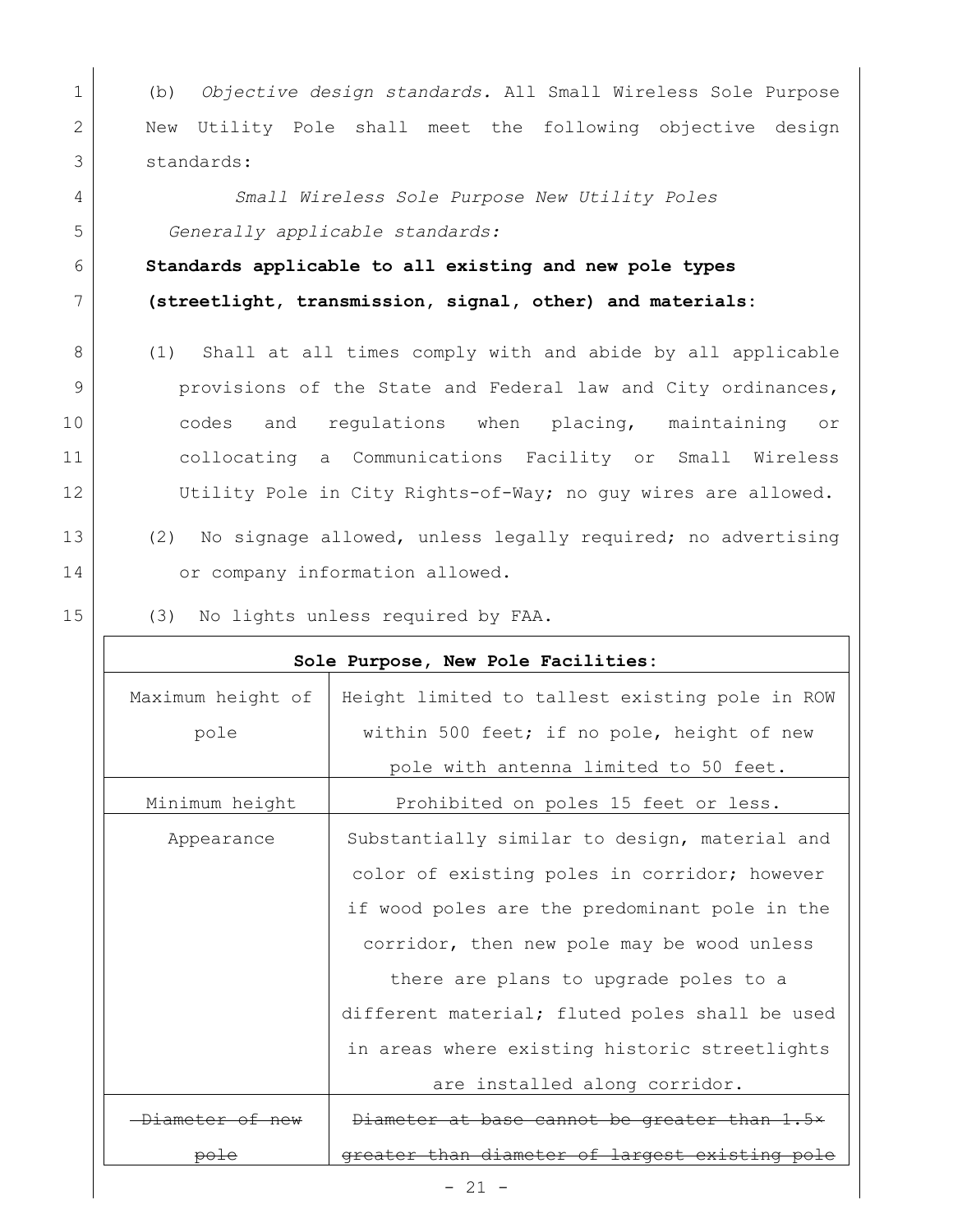|                  | in corridor within 500 feet, unless an         |
|------------------|------------------------------------------------|
|                  | architectural, ground- mounted pedestal is     |
|                  | used at the pole base to internally            |
|                  | accommodate Wireless Equipment. In such a      |
|                  | ease, the architectural base shall be a        |
|                  | maximum height of 36 inches, a maximum width   |
|                  | of 18 inches and a maximum volume of six cubic |
|                  | feet.                                          |
| Internal channel | To the extent possible consistent with         |
|                  | requirements for compatible material and       |
|                  | diameter every new pole shall accommodate      |
|                  | internal wires, and cabling and additional     |
|                  | equipment.                                     |
| Location         | . In areas where there is existing overhead    |
|                  | electrical service, new poles must be located  |
|                  | on the same side of the street as electrical   |
|                  | transmission/distribution line or service to   |
|                  | pole must be provided underground; in areas    |
|                  | where electrical service has been              |
|                  | undergrounded, new poles must be located on    |
|                  | same side of street as existing streetlights.  |
|                  | • Located with sufficient space to accommodate |
|                  | present and planed travel lanes for all users; |
|                  | . May not be located within two feet of        |
|                  | existing sidewalk or multi-use trail or where  |
|                  | City has plans for new sidewalk or multi-use   |
|                  | trail                                          |
|                  | - Located equidistant between existing poles   |
|                  | unless doing so results in an impermissible    |
|                  | distance limitation, subject to specifie       |
|                  | location criteria below:                       |

 $\overline{\phantom{a}}$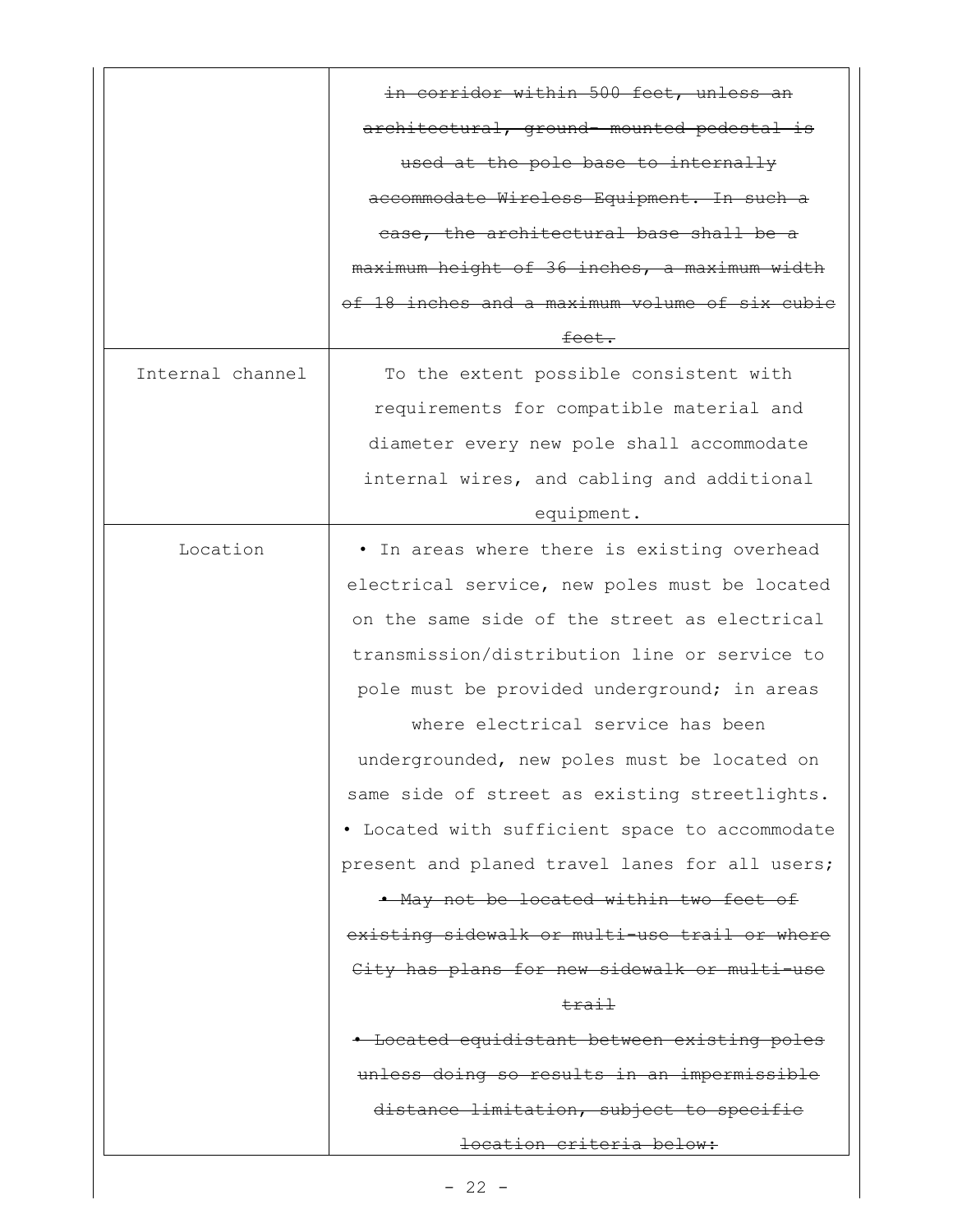|                    | . In all locations, minimum 10 feet from       |
|--------------------|------------------------------------------------|
|                    | driveways and 30 feet from hydrants            |
|                    | . In residential areas, poles placed in line   |
|                    | with common interior side lot lines unless lot |
|                    | widths exceed 100 feet in which case the poles |
|                    | shall not be located within 50 feet of the     |
|                    | driveway entrance(s) to the lot;               |
|                    | . No further than 10 feet from side property   |
|                    | line on residential corner lots;               |
|                    | • Cannot impair view from primary residential  |
|                    | structure;                                     |
|                    | + In non-residential areas, cannot interfere   |
|                    | with view of commercial business signs;        |
|                    | • Cannot be placed in line with                |
|                    | front/principal façade of business unless      |
|                    | there are already parking or loading spaces    |
|                    | present.                                       |
| Aerial connections | Pursuant to the provisions in City Ordinance   |
|                    | requiring underground utilities where          |
|                    | appropriate, aerial electrical and fiber       |
|                    | connections prohibited where majority of       |
|                    | utilities have been undergrounded; lowest wire |
|                    | in areas of bicycle or pedestrian use must be  |
|                    | at least 18 feet above grade.                  |
|                    | Antenna                                        |
| Maximum height of  |                                                |
|                    | Ten feet above top of pole.                    |
| antenna            |                                                |
| Antenna location   | Flush mounted to top of pole only, in line     |
|                    | with pole.                                     |
| Max volume of      | 6 Cu. feet.                                    |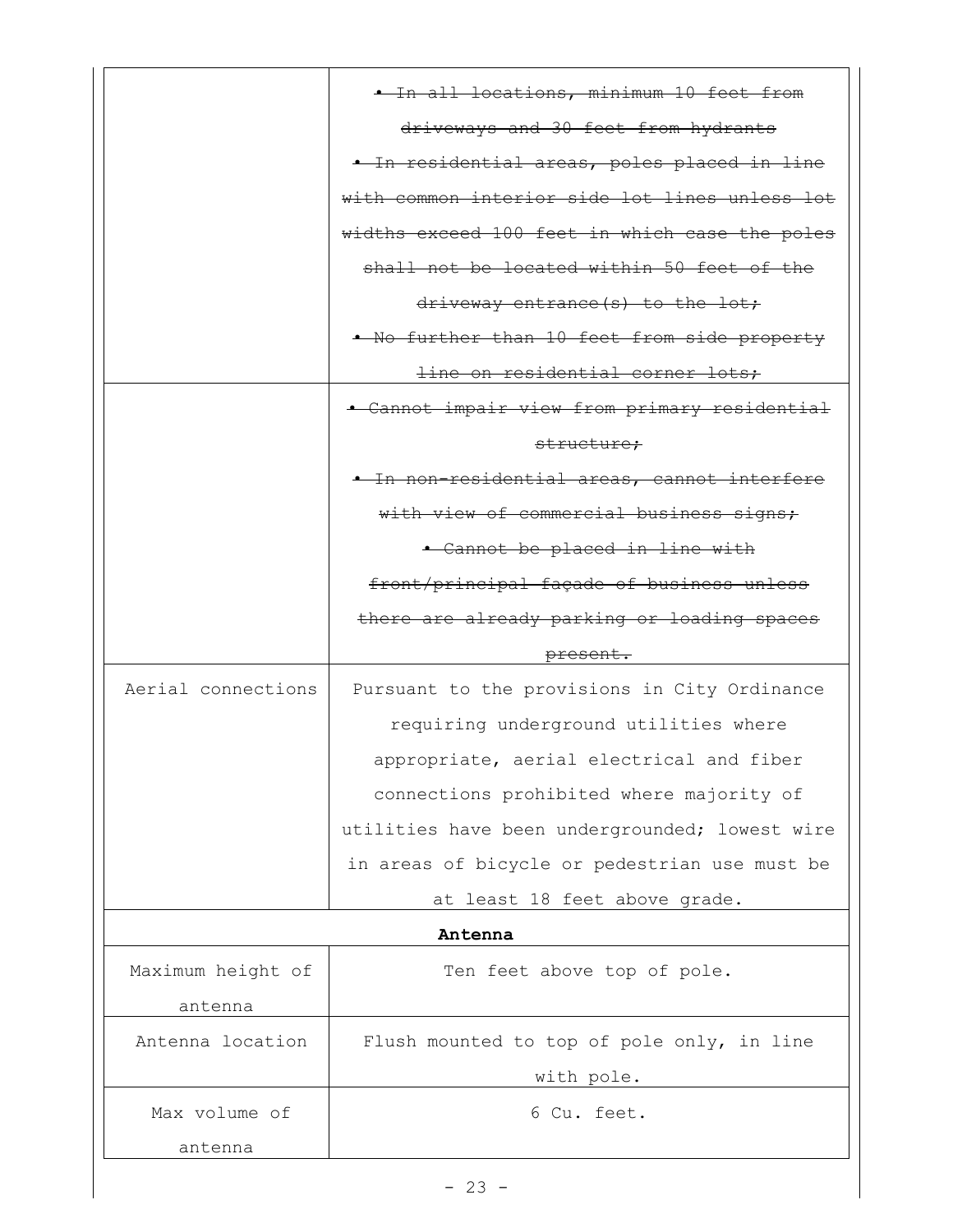| Enclosure required | Antenna and its connection to pole must be     |
|--------------------|------------------------------------------------|
|                    | completely shrouded, in line with pole and     |
|                    | must smoothly transition to top of pole.       |
| Size of antenna    | Diameter no more than 2x greater than new pole |
| shroud             | top (cylinder).                                |
| Shroud             | Must match color and style of pole, all wiring |
| color/material     | and equipment must be enclosed in shroud.      |
| Number of antenna  | One 6 cu. foot antenna shroud only per pole    |
| shrouds allowed    | but no limit on antennae within shroud.        |
|                    | Wireless Equipment                             |
| Max cumulative     | Cumulative maximum volume of all Wireless      |
| volume             | Equipment shall not exceed 30 Cu. Ft.          |
| Location of        | Up to ten cu. ft. by volume may be externally  |
| Wireless Equipment | pole mounted, flush with the pole, provided    |
|                    | the depth of any such equipment shall not      |
|                    | exceed 20 inches and equipment width shall not |
|                    | exceed 2x the diameter of the pole. All        |
|                    | Wireless Equipment in excess of ten cu. feet   |
|                    | shall be located underground or internal to    |
|                    | the pole. All grounding rods must be below     |
|                    | grade and inside a pull box which meets FDOT   |
|                    | standards and must not be placed on a          |
|                    | pedestrian ramp.                               |
| Pole mounted       | Free mounted disconnect may be pole located,   |
| Wireless Equipment | no less than 96" above grade, minimum          |
| location           | separation of 12" to pole mounted surge        |
|                    | protector or meter, if any; Radio and other    |
|                    | equipment cabinet must be no less than ten     |
|                    | feet and no more than 18 feet above grade.     |
|                    | All exterior-mounted equipment must be located |
|                    | at least 12" below communication cables, if    |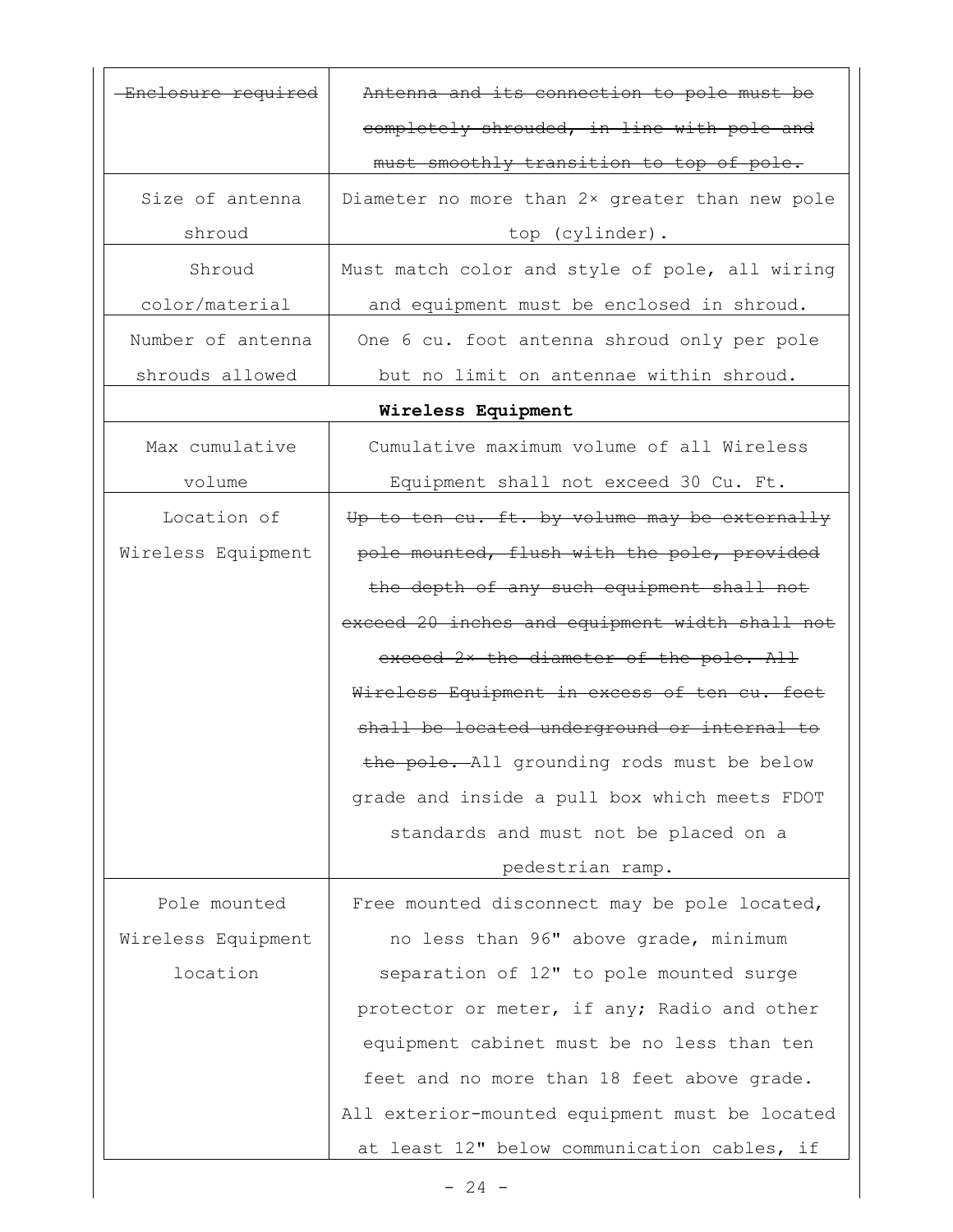|                    | any.                                           |
|--------------------|------------------------------------------------|
|                    | For traffic signal poles and streetlights,     |
|                    | replacement pole must be the same height as    |
|                    | the original pole. For                         |
|                    | transmission/distribution poles, replacement   |
|                    | pole may be up to five feet above the original |
|                    | pole height.                                   |
| Pole mounted       | On all poles, except wood poles where allowed, |
| color/material     | all wires and cabling shall be placed internal |
|                    | to the pole; all pole mounted equipment,       |
|                    | including external wires and cables, if        |
|                    | allowed, shall be flush mounted, and shrouded  |
|                    | or encased in a covering that matches the pole |
|                    | in color and texture; mounting straps shall    |
|                    | only be allowed on poles where direct amount   |
|                    | is not possible or impairs pole structure and  |
|                    | in the event external straps are used, they    |
|                    | must match pole color.                         |
| Ground mounted     | Must be located in areas of existing foliage.  |
| Wireless Equipment | Must be located within 10 foot radius of pole. |
| (if available      |                                                |
| through waiver)    |                                                |
| Ground mounted     | All equipment, cables, etc. must be enclosed;  |
| color/material (if | must use camouflage; may use wraps to conceal  |
| available through  | equipment.                                     |
| waiver)            |                                                |

1 **Section 13. Codification Instructions.** The codifier and 2 | the Office of General Counsel are authorized to make all chapter 3 and division "tables of contents" consistent with the changes set 4 forth herein. Such editorial changes and any others necessary to 5 make the *Ordinance Code* consistent with the intent of this

 $- 25 -$